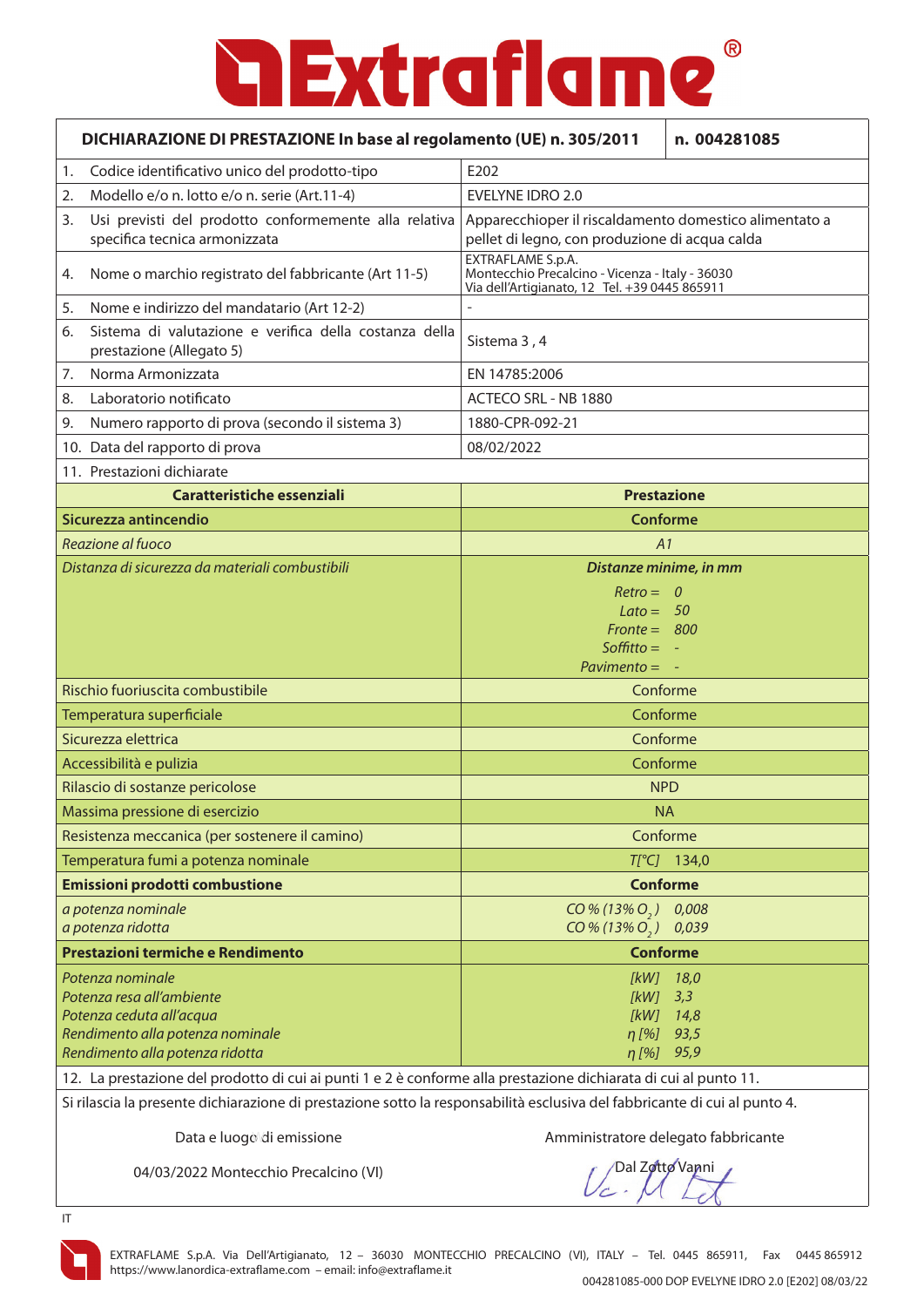| LEISTUNGSERKLÄRUNG Gemäß der Verordnung (EG) Nr. 305/2011                                                             |                                                                                                                      |                                                                                                                       | n. 004281085         |
|-----------------------------------------------------------------------------------------------------------------------|----------------------------------------------------------------------------------------------------------------------|-----------------------------------------------------------------------------------------------------------------------|----------------------|
| 1.                                                                                                                    | Eindeutiger Identifikationscode des Produktes - Typ                                                                  | E <sub>202</sub>                                                                                                      |                      |
| 2.                                                                                                                    | Modell und/oder Losnr. und/oder Seriennr. (Art.11-4)                                                                 | <b>EVELYNE IDRO 2.0</b>                                                                                               |                      |
| 3.                                                                                                                    | Vorgesehene Verwendung des Produkts in Übereinstimmung<br>mit der geltenden harmonisierten technischen Spezifikation | Mit Holzpellets betriebenes Haushaltsheizgerät mit<br>Warmwasserbereitung                                             |                      |
| 4.                                                                                                                    | Name oder registriertes Warenzeichen des Herstellers<br>$(Art11-5)$                                                  | EXTRAFLAME S.p.A.<br>Montecchio Precalcino - Vicenza - Italy - 36030<br>Via dell'Artigianato, 12 Tel. +39 0445 865911 |                      |
| 5.                                                                                                                    | Name und Adresse des Auftragnehmers (Art 12-2)                                                                       |                                                                                                                       |                      |
| 6.                                                                                                                    | Überprüfung<br>Bewertung<br>und<br>System zur<br>der<br>Leistungsbeständigkeit (Anlage 5)                            | Sistema 3, 4                                                                                                          |                      |
| 7.                                                                                                                    | Harmonisierte technische Spezifikation                                                                               | EN 14785:2006                                                                                                         |                      |
| 8.                                                                                                                    | <b>Benanntes Labor</b>                                                                                               | ACTECO SRL - NB 1880                                                                                                  |                      |
| 9.                                                                                                                    | Nummer des Prüfberichts (gemäß System 3)                                                                             | 1880-CPR-092-21                                                                                                       |                      |
|                                                                                                                       | 10. Datum des Prüfberichts                                                                                           | 08/02/2022                                                                                                            |                      |
|                                                                                                                       | 11. Erklärte Leistungen                                                                                              |                                                                                                                       |                      |
|                                                                                                                       | <b>Wesentliche Merkmale</b>                                                                                          | Leistungen                                                                                                            |                      |
|                                                                                                                       | <b>Brandschutz</b>                                                                                                   | <b>Konform</b>                                                                                                        |                      |
|                                                                                                                       | <b>Brandverhalten</b>                                                                                                | A1                                                                                                                    |                      |
|                                                                                                                       | Abstand von brennbarem Material                                                                                      | Mindestabstand, in mm                                                                                                 |                      |
|                                                                                                                       |                                                                                                                      | $Rückseite = 0$                                                                                                       |                      |
|                                                                                                                       |                                                                                                                      | Seite $= 50$<br>Vorderseite = 800                                                                                     |                      |
|                                                                                                                       |                                                                                                                      | $Himmel = -$                                                                                                          |                      |
|                                                                                                                       |                                                                                                                      | $Boden = -$                                                                                                           |                      |
|                                                                                                                       | <b>Gefahr Brennstoffaustritt</b>                                                                                     | Konform                                                                                                               |                      |
|                                                                                                                       | Oberflächentemperatur                                                                                                | Konform                                                                                                               |                      |
|                                                                                                                       | Elektrische Sicherheit                                                                                               | <b>NA</b>                                                                                                             |                      |
|                                                                                                                       | Zugänglichkeit und Reinigung                                                                                         | Konform                                                                                                               |                      |
|                                                                                                                       | Ausstoß gefährlicher Substanzen                                                                                      | <b>NPD</b>                                                                                                            |                      |
|                                                                                                                       | <b>Maximaler Betriebsdruck</b>                                                                                       | <b>NA</b>                                                                                                             |                      |
|                                                                                                                       | Mechanische Festigkeit (um den Kamin zu tragen)                                                                      | Konform                                                                                                               |                      |
|                                                                                                                       | Rauchgastemperatur nennleistung                                                                                      |                                                                                                                       | $T[^{\circ}C]$ 134,0 |
|                                                                                                                       | <b>Emission von Verbrennungsprodukten</b>                                                                            | <b>Conforme</b>                                                                                                       |                      |
|                                                                                                                       | Nennleistung<br>Reduzierte Leistung                                                                                  | $CO\% (13\% O_{2})$<br>$CO\% (13\% O, )$                                                                              | 0,008<br>0,039       |
| Thermische Leistungen und Wirkungsgrad                                                                                |                                                                                                                      | <b>Konform</b>                                                                                                        |                      |
|                                                                                                                       | Nennleistung                                                                                                         | [kW]                                                                                                                  | 18,0                 |
|                                                                                                                       | Der Umgebung gelieferte Leistung                                                                                     | [kW]                                                                                                                  | 3,3                  |
| Dem Wasser gelieferte Leistung<br>Wirkungsgrad Nennleistung                                                           |                                                                                                                      | [kW]<br>$\eta$ [%]                                                                                                    | 14,8<br>93,5         |
| Wirkungsgrad Reduzierte Leistung                                                                                      |                                                                                                                      | $\eta$ [%] 95,9                                                                                                       |                      |
|                                                                                                                       | 12. Die Leistung des Produktes gemäß den Punkten 1 und 2 entspricht der erklärten Leistung nach Punkt 11.            |                                                                                                                       |                      |
| Die vorliegende Leistungserklärung wird unter ausschließlicher Verantwortung des Herstellers erlassen, siehe Punkt 4. |                                                                                                                      |                                                                                                                       |                      |

Geschäftsführer des Herstellers **Datum und Austellungsort** 

04/03/2022 Montecchio Precalcino (VI)

Dal Zotto Vanni

DE

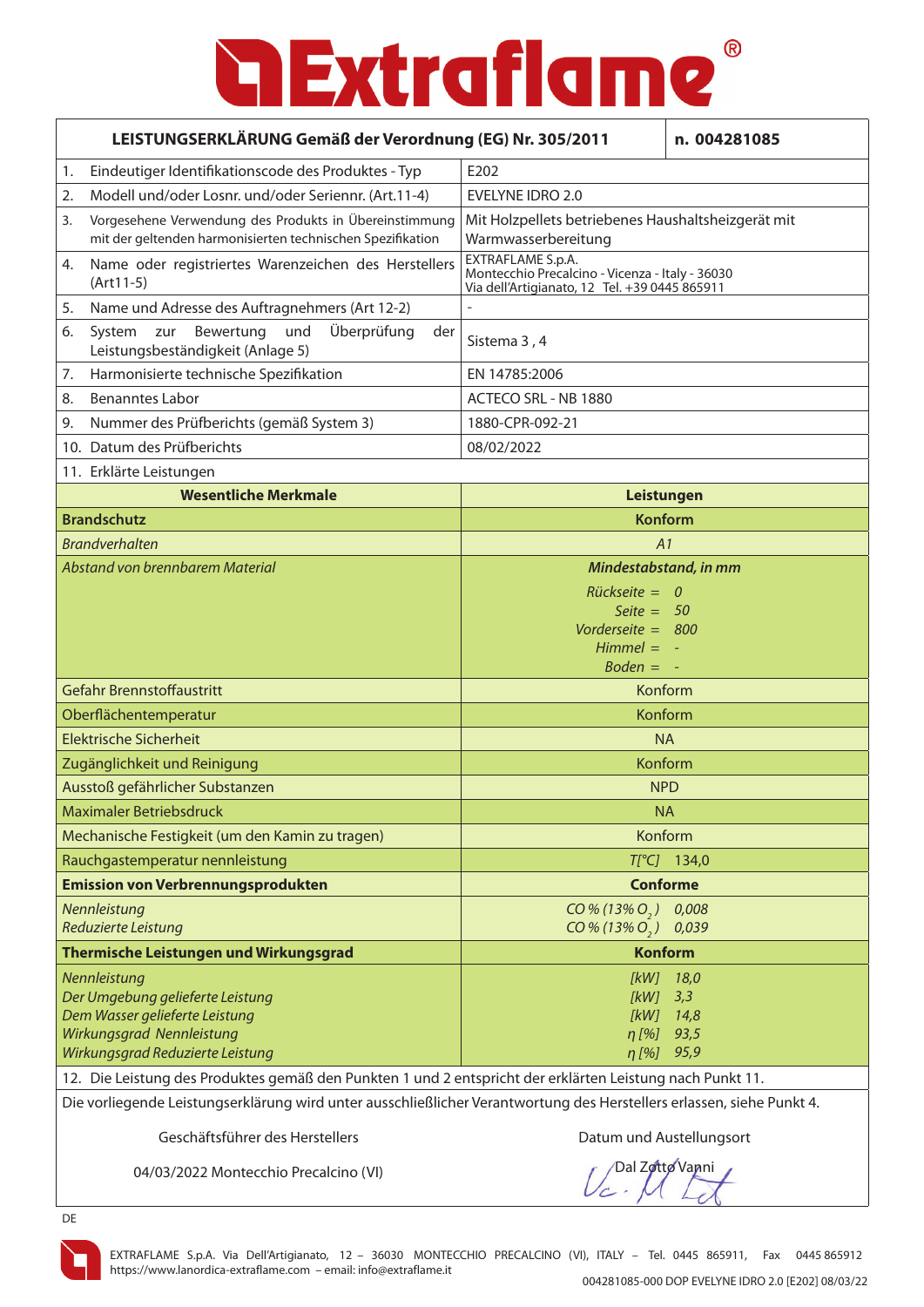|                                                                                                                             | DECLARATION OF PERFORMANCE According to Regulation (EU) n.305/2011<br>n. 004281085    |                                                                                                                       |                      |
|-----------------------------------------------------------------------------------------------------------------------------|---------------------------------------------------------------------------------------|-----------------------------------------------------------------------------------------------------------------------|----------------------|
| 1.                                                                                                                          | Unique identification code of the product type                                        | E202                                                                                                                  |                      |
| 2.                                                                                                                          | Model and/or batch and/or serial number (Art.11-4)                                    | <b>EVELYNE IDRO 2.0</b>                                                                                               |                      |
| 3.                                                                                                                          | Intended uses of the product in accordance with<br>harmonised technical specification | Domestic heater fueled with wood pellets, with hot water<br>production                                                |                      |
| 4.                                                                                                                          | Name or registered trade mark of the manufacturer (Art<br>$11-5)$                     | EXTRAFLAME S.p.A.<br>Montecchio Precalcino - Vicenza - Italy - 36030<br>Via dell'Artigianato, 12 Tel. +39 0445 865911 |                      |
| 5.                                                                                                                          | Name and address of the authorised representative (Art 12-2)                          |                                                                                                                       |                      |
| 6.                                                                                                                          | System of assessment and verification of constancy of<br>performance (Annex 5)        | Sistema 3, 4                                                                                                          |                      |
| 7.                                                                                                                          | Harmonized technical specification                                                    | EN 14785:2006                                                                                                         |                      |
| 8.                                                                                                                          | Notified laboratory                                                                   | ACTECO SRL - NB 1880                                                                                                  |                      |
| 9.                                                                                                                          | Test report number (type testing under System 3)                                      | 1880-CPR-092-21                                                                                                       |                      |
|                                                                                                                             | 10. Date of test report                                                               | 08/02/2022                                                                                                            |                      |
|                                                                                                                             | 11. Declared performance                                                              |                                                                                                                       |                      |
|                                                                                                                             | <b>Essential characteristics</b>                                                      | <b>Performance</b>                                                                                                    |                      |
|                                                                                                                             | <b>Fire safety</b>                                                                    | Pass                                                                                                                  |                      |
|                                                                                                                             | <b>Reaction to fire</b>                                                               | A1                                                                                                                    |                      |
|                                                                                                                             | Safety distance from combustible materials                                            | Minimun distances, in mm                                                                                              |                      |
|                                                                                                                             |                                                                                       | $Rear = 0$                                                                                                            |                      |
|                                                                                                                             |                                                                                       | $Side = 50$                                                                                                           |                      |
|                                                                                                                             |                                                                                       | $Front = 800$                                                                                                         |                      |
|                                                                                                                             |                                                                                       | Ceiling $= -$                                                                                                         |                      |
|                                                                                                                             |                                                                                       | $Floor = -$                                                                                                           |                      |
| Risk of burning fuel falling out                                                                                            |                                                                                       | Pass                                                                                                                  |                      |
|                                                                                                                             | Surface temperature                                                                   | Pass                                                                                                                  |                      |
|                                                                                                                             | <b>Electrical safety</b>                                                              | Pass                                                                                                                  |                      |
|                                                                                                                             | Cleanability                                                                          | Pass                                                                                                                  |                      |
|                                                                                                                             | Discharge of dangerous substances                                                     | <b>NPD</b>                                                                                                            |                      |
|                                                                                                                             | Maximum operating pressure                                                            | <b>NA</b>                                                                                                             |                      |
|                                                                                                                             | Mechanical resistance (to carry a chimney/flue)                                       | Pass                                                                                                                  |                      |
|                                                                                                                             | Flue gas temperature at nominal heat output                                           |                                                                                                                       | $T[^{\circ}C]$ 134,0 |
|                                                                                                                             | <b>Emission of combustion products</b>                                                | <b>Pass</b>                                                                                                           |                      |
|                                                                                                                             | at nominal heat output<br>at reduced heat output                                      | $CO\% (13\% O, )$<br>$CO\% (13\% O, )$                                                                                | 0,008<br>0,039       |
|                                                                                                                             | <b>Thermal output and Energy efficiency</b>                                           | <b>Pass</b>                                                                                                           |                      |
|                                                                                                                             | <b>Nominal heat output</b>                                                            | [kW]                                                                                                                  | 18,0                 |
|                                                                                                                             | Room heating output                                                                   | [KW]                                                                                                                  | 3,3                  |
|                                                                                                                             | Water heating output                                                                  | [KW]                                                                                                                  | 14,8                 |
|                                                                                                                             | Energy efficiency at nominal heat output                                              | $\eta$ [%]                                                                                                            | 93,5                 |
|                                                                                                                             | Energy efficiency at reduced heat output                                              | $n[%]$ 95,9                                                                                                           |                      |
| 12. The performance of the product identified in points 1 and 2 is in conformity with the declared performance in point 11. |                                                                                       |                                                                                                                       |                      |
| This declaration of performance is issued under the sole responsibility of the manufacturer identified in point 4.          |                                                                                       |                                                                                                                       |                      |
|                                                                                                                             | Place and date of issue                                                               | Manufacturer managing director                                                                                        |                      |

04/03/2022 Montecchio Precalcino (VI)

Dal Zotto Vanni

EN

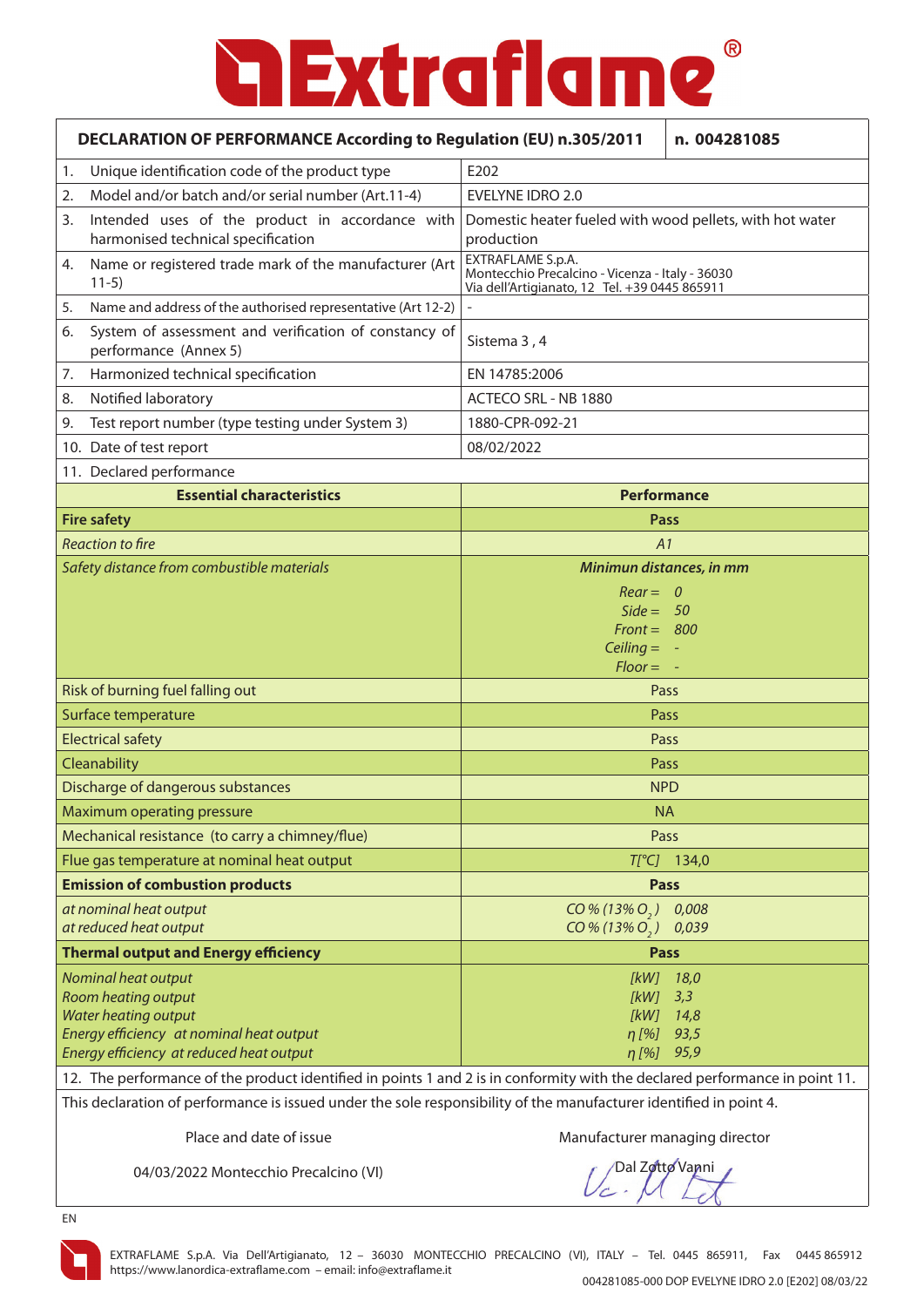|                                           | DÉCLARATION DE PERFORMANCE Selon le règlement (UE) n° 305/2011<br>n. 004281085                                                                                                                                                                                        |                                                                                                                       |                                    |
|-------------------------------------------|-----------------------------------------------------------------------------------------------------------------------------------------------------------------------------------------------------------------------------------------------------------------------|-----------------------------------------------------------------------------------------------------------------------|------------------------------------|
| 1.                                        | Code d'identification unique du produit-type                                                                                                                                                                                                                          | E202                                                                                                                  |                                    |
| 2.                                        | Modèle et/ou n° de lot et/ou n° de série (Art. 11-4)                                                                                                                                                                                                                  | <b>EVELYNE IDRO 2.0</b>                                                                                               |                                    |
| 3.                                        | Utilisation prévue du produit conformément aux<br>spécifications techniques harmonisées correspondantes                                                                                                                                                               | Appareil de chauffage domestique alimenté aux granulés de<br>bois, avec production d'eau chaude                       |                                    |
| 4.                                        | Nom ou marque enregistrée du fabricant (Art. 11-5)                                                                                                                                                                                                                    | EXTRAFLAME S.p.A.<br>Montecchio Precalcino - Vicenza - Italy - 36030<br>Via dell'Artigianato, 12 Tel. +39 0445 865911 |                                    |
| 5.                                        | Nom et adresse du mandataire (Art. 12-2)                                                                                                                                                                                                                              |                                                                                                                       |                                    |
| 6.                                        | Système d'évaluation et contrôle de la constance de<br>performance (Annexe 5)                                                                                                                                                                                         | Sistema 3, 4                                                                                                          |                                    |
| 7.                                        | Spécifications techniques harmonisées                                                                                                                                                                                                                                 | EN 14785:2006                                                                                                         |                                    |
| 8.                                        | Laboratoire notifié                                                                                                                                                                                                                                                   | ACTECO SRL - NB 1880                                                                                                  |                                    |
| 9.                                        | Numéro du rapport d'essai (selon le System 3)                                                                                                                                                                                                                         | 1880-CPR-092-21                                                                                                       |                                    |
|                                           | 10. Date du rapport d'essai                                                                                                                                                                                                                                           | 08/02/2022                                                                                                            |                                    |
|                                           | 11. Performance déclarée                                                                                                                                                                                                                                              |                                                                                                                       |                                    |
|                                           | <b>Caractéristiques essentielles</b>                                                                                                                                                                                                                                  |                                                                                                                       | <b>Performance</b>                 |
|                                           | Sécurité anti-incendie                                                                                                                                                                                                                                                | <b>Conforme</b>                                                                                                       |                                    |
|                                           | Réaction au feu                                                                                                                                                                                                                                                       | A1                                                                                                                    |                                    |
|                                           | Distance de sécurité aux matériaux combustibles                                                                                                                                                                                                                       | Distance minimum, en mm                                                                                               |                                    |
|                                           |                                                                                                                                                                                                                                                                       | $Arrière = 0$<br>$C \hat{o} t \hat{e} = 50$<br>$Avant = 800$<br>$Sol = -$<br>$Fond = -$                               |                                    |
| Risque de fuite de combustible            |                                                                                                                                                                                                                                                                       | Conforme                                                                                                              |                                    |
| Température de surface                    |                                                                                                                                                                                                                                                                       | Conforme                                                                                                              |                                    |
|                                           | Sécurité électrique                                                                                                                                                                                                                                                   | Conforme                                                                                                              |                                    |
|                                           | Facilité d'accès et nettoyage                                                                                                                                                                                                                                         | Conforme                                                                                                              |                                    |
|                                           | Emission de substances dangereuses                                                                                                                                                                                                                                    | <b>NPD</b>                                                                                                            |                                    |
|                                           | Pression maximale de service                                                                                                                                                                                                                                          | <b>NA</b>                                                                                                             |                                    |
|                                           | Résistance mécanique (pour soutenir la cheminée)                                                                                                                                                                                                                      |                                                                                                                       | Conforme                           |
|                                           | Température des fumées puissance nominale                                                                                                                                                                                                                             |                                                                                                                       | $T[^{\circ}C]$ 134,0               |
|                                           | Émission des produits de combustion                                                                                                                                                                                                                                   | <b>Conforme</b>                                                                                                       |                                    |
|                                           | Puissance nominale<br>Puissance réduite                                                                                                                                                                                                                               | $CO\% (13\% O, )$<br>$CO\% (13\% O, )$                                                                                | 0,008<br>0,039                     |
| <b>Performance thermique et Rendement</b> |                                                                                                                                                                                                                                                                       | <b>Conforme</b>                                                                                                       |                                    |
|                                           | Puissance nominale<br>Puissance rendue à la chambre<br>Puissance rendue à l'eau<br>Rendement à la puissance nominale<br>Rendement à la puissance réduite<br>12. La performance du produit citée aux points 1 et 2 est conforme à la performance déclarée au point 11. | $[kW]$ 3,3<br>η [%]<br>$\eta$ [%] 95,9                                                                                | $[KW]$ 18,0<br>$[KW]$ 14,8<br>93,5 |

Cette déclaration de performance est délivrée sous la responsabilité exclusive du fabricant cité au point 4.

Date et lieu d'émission **Administrateur délégué du fabricant** 

04/03/2022 Montecchio Precalcino (VI)

Dal Zotto Vanni



FR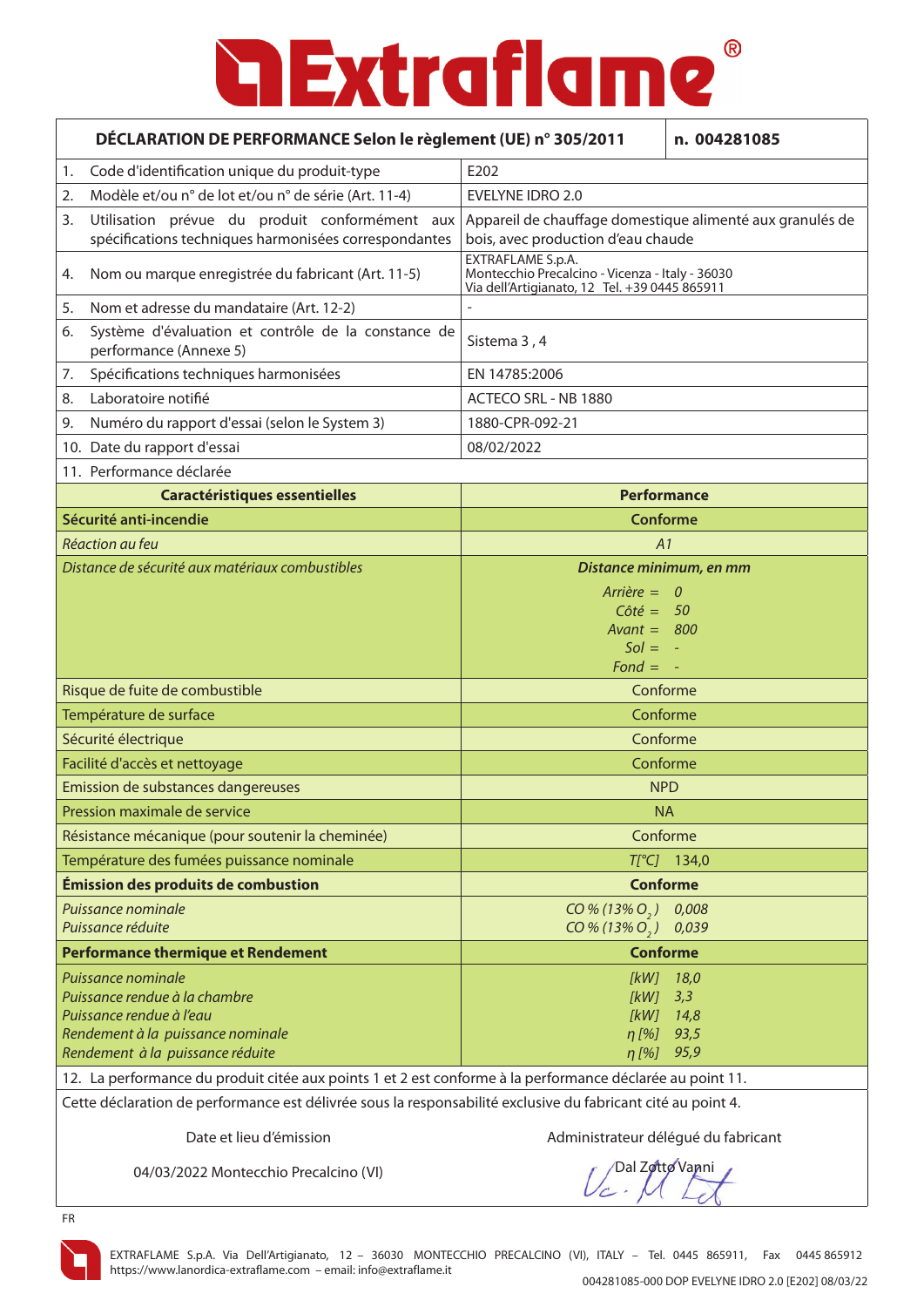|                                  | DECLARACIÓN DE PRESTACIÓN Conforme al reglamento (UE) n. 305/2011<br>n. 004281085                                         |                                                                                                                       |                 |
|----------------------------------|---------------------------------------------------------------------------------------------------------------------------|-----------------------------------------------------------------------------------------------------------------------|-----------------|
| 1.                               | Código de identificación único del producto-tipo                                                                          | E202                                                                                                                  |                 |
| 2.                               | Modelo y/o n. de lote y/o n. de serie (Art.11-4)                                                                          | <b>EVELYNE IDRO 2.0</b>                                                                                               |                 |
| 3.                               | Usos previstos del producto de conformidad con las<br>especificaciones técnicas armonizadas correspondientes              | Aparato doméstico de calefacción alimentado por pellets de<br>madera, con producción de agua caliente                 |                 |
| 4.                               | Nombre o marca registrada del fabricante (Art 11-5)                                                                       | EXTRAFLAME S.p.A.<br>Montecchio Precalcino - Vicenza - Italy - 36030<br>Via dell'Artigianato, 12 Tel. +39 0445 865911 |                 |
| 5.                               | Nombre y dirección del mandatario (Art 12-2)                                                                              |                                                                                                                       |                 |
| 6.                               | Sistema de valoración y verificación de la constancia de la<br>prestación (Anexo 5)                                       | Sistema 3, 4                                                                                                          |                 |
| 7.                               | Especificación técnica armonizada                                                                                         | EN 14785:2006                                                                                                         |                 |
| 8.                               | Laboratorio notificado                                                                                                    | ACTECO SRL - NB 1880                                                                                                  |                 |
| 9.                               | Número de informe de prueba (según el System 3)                                                                           | 1880-CPR-092-21                                                                                                       |                 |
|                                  | 10. Fecha del informe de la prueba                                                                                        | 08/02/2022                                                                                                            |                 |
|                                  | 11. Prestaciones declaradas                                                                                               |                                                                                                                       |                 |
|                                  | <b>Características esenciales</b>                                                                                         | Prestación                                                                                                            |                 |
|                                  | Seguridad contra incendios                                                                                                | <b>Conforme</b>                                                                                                       |                 |
|                                  | Reacción al fuego                                                                                                         | A1                                                                                                                    |                 |
|                                  | Distancia de materiales combustibles                                                                                      | Distancia mínima, en mm                                                                                               |                 |
|                                  |                                                                                                                           | $Rev\acute{e}s = 0$                                                                                                   |                 |
|                                  |                                                                                                                           | $Lado = 50$<br>Frente = $800$                                                                                         |                 |
|                                  |                                                                                                                           | $Cielo = -$                                                                                                           |                 |
|                                  |                                                                                                                           | Suelo $= -$                                                                                                           |                 |
| Riesgo de pérdida de combustible |                                                                                                                           | Conforme                                                                                                              |                 |
|                                  | Temperatura superficial                                                                                                   | Conforme                                                                                                              |                 |
|                                  | Seguridad eléctrica                                                                                                       | Conforme                                                                                                              |                 |
|                                  | Accesibilidad y limpieza                                                                                                  | Conforme                                                                                                              |                 |
|                                  | Emisión de sustancias peligrosas                                                                                          | <b>NPD</b>                                                                                                            |                 |
|                                  | Presión máxima de trabajo                                                                                                 | <b>NA</b>                                                                                                             |                 |
|                                  | Resistencia mecánica (de soporte de la chimenea)                                                                          | Conforme                                                                                                              |                 |
|                                  | Temperatura de humos potencia nominal                                                                                     | $T[^{\circ}C]$                                                                                                        | 134,0           |
|                                  | Emisiones de productos de combustión                                                                                      |                                                                                                                       | <b>Conforme</b> |
|                                  | Potencia nominal<br>Potencia reducida                                                                                     | $CO\% (13\% O, )$<br>$CO\% (13\% O, )$                                                                                | 0,008<br>0,039  |
|                                  | Prestaciones térmica y Rendimiento                                                                                        | <b>Conforme</b>                                                                                                       |                 |
|                                  | Potencia nominal                                                                                                          | [kW]                                                                                                                  | 18,0            |
|                                  | Potencia suministrada al entorno                                                                                          | [kW]                                                                                                                  | 3,3             |
|                                  | Potencia cedida al agua                                                                                                   | [kW]                                                                                                                  | 14,8            |
|                                  | Rendimiento Potencia nominal<br>Rendimiento Potencia reducida                                                             | $\eta$ [%]<br>$\eta$ [%] 95,9                                                                                         | 93,5            |
|                                  | La protoción del producto cogún se establece en los puntos 1 y 2 sumple sen las prostaciones declaradas según el punto 11 |                                                                                                                       |                 |

12. La prestación del producto según se establece en los puntos 1 y 2 cumple con las prestaciones declaradas según el punto 11.

Se expide esta declaración de prestación bajo la responsabilidad exclusiva del fabricante, según se establece en el punto 4.

Fecha y lugar de emisión **Administrador director fabricante** 

04/03/2022 Montecchio Precalcino (VI)

Dal Zotto Vanni

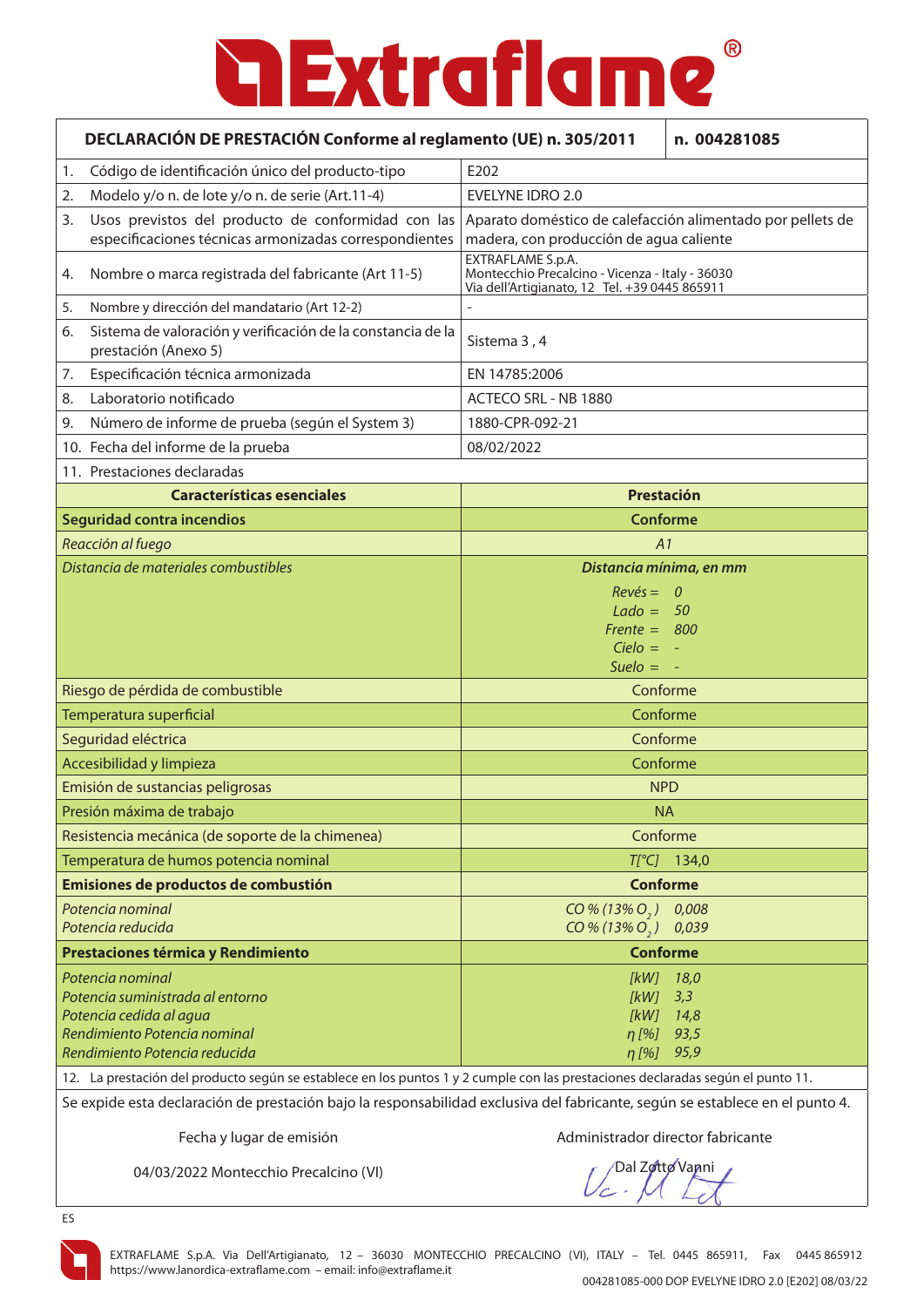|    | PROHLÁŠENÍ O VLASTNOSTECH Podle nařízení (EU) č. 305/2011                                                                          |                                                                                                                       | n. 004281085                        |
|----|------------------------------------------------------------------------------------------------------------------------------------|-----------------------------------------------------------------------------------------------------------------------|-------------------------------------|
| 1. | Jedinečný identifikační kód výrobku - typu v                                                                                       | E202                                                                                                                  |                                     |
| 2. | Model a/nebo č. šarže a/nebo č. série (Čl.11-4)                                                                                    | <b>EVELYNE IDRO 2.0</b>                                                                                               |                                     |
| 3. | Zamýšlené použití výrobku v souladu s příslušnými har-<br>monizovanými technickými normami                                         | Domácí topné zařízení na dřevěné pelety s přípravou teplé<br>vody                                                     |                                     |
| 4. | Jméno nebo obchodní značka výrobce (Čl. 11-5)                                                                                      | EXTRAFLAME S.p.A.<br>Montecchio Precalcino - Vicenza - Italy - 36030<br>Via dell'Artigianato, 12 Tel. +39 0445 865911 |                                     |
| 5. | Jméno a adresa zástupce (Čl. 12-2)                                                                                                 |                                                                                                                       |                                     |
| 6. | Systém posuzování a ověřování stálosti vlastností<br>(Příloha 5)                                                                   | Sistema 3, 4                                                                                                          |                                     |
| 7. | Harmonizovaná technická norma                                                                                                      | EN 14785:2006                                                                                                         |                                     |
| 8. | Registrovaná laboratoř                                                                                                             | ACTECO SRL - NB 1880                                                                                                  |                                     |
| 9. | Číslo zkušebního protokolu (podle System 3)                                                                                        | 1880-CPR-092-21                                                                                                       |                                     |
|    | 10. Datum protokolu o zkoušce                                                                                                      | 08/02/2022                                                                                                            |                                     |
|    | 11. Prohlášené vlastnosti                                                                                                          |                                                                                                                       |                                     |
|    | Základní charakteristiky                                                                                                           | <b>Vlastnost</b>                                                                                                      |                                     |
|    | Požární bezpečnost                                                                                                                 | V souladu                                                                                                             |                                     |
|    | Reakce na oheň                                                                                                                     | A1                                                                                                                    |                                     |
|    | Vzdálenost od hořlavých materiálů                                                                                                  | Minimální vzdálenost, v mm                                                                                            |                                     |
|    |                                                                                                                                    | $Vzadu = 0$<br>$Na$ boku = 50<br>Zepředu = $800$<br>$Strong =$<br>Podlaha $=$                                         |                                     |
|    | Riziko rozlití paliva                                                                                                              | V souladu                                                                                                             |                                     |
|    | Teplota povrchu                                                                                                                    | V souladu                                                                                                             |                                     |
|    | Elektrická bezpečnost                                                                                                              | V souladu                                                                                                             |                                     |
|    | Dostupnost a čištění                                                                                                               | V souladu                                                                                                             |                                     |
|    | Uvolňování nebezpečných látek                                                                                                      | <b>NPD</b>                                                                                                            |                                     |
|    | Maximální provozní tlak                                                                                                            | <b>NA</b>                                                                                                             |                                     |
|    | Mechanická pevnost (na podporu komínu)                                                                                             | V souladu                                                                                                             |                                     |
|    | Teplota spalin jmenovitý výkon                                                                                                     |                                                                                                                       | $T[^{\circ}C]$ 134,0                |
|    | <b>Emise spalin</b>                                                                                                                | <b>V</b> souladu                                                                                                      |                                     |
|    | Potencia nominal<br>Potencia reducida                                                                                              | $CO\% (13\% O_{2})$<br>$CO\% (13\% O, )$                                                                              | 0,008<br>0,039                      |
|    | Tepelné vlastnosti a Výtěžnost                                                                                                     | <b>V</b> souladu                                                                                                      |                                     |
|    | Jmenovitý výkon<br>Výkon přenášený do prostředí<br>Výkon přenášený do vody<br>Výtěžnost Jmenovitý výkon<br>Výtěžnost Snížený výkon | [kW]<br>[kW]<br>[kW]<br>$\eta$ [%]<br>$\eta$ [%]                                                                      | 18,0<br>3,3<br>14,8<br>93,5<br>95,9 |
|    | 12. Výkon výrobku uvedeného v bodech 1 a 2 je v souladu s vlastnostmi uvedenými v prohlášení v bodě 11.                            |                                                                                                                       |                                     |

Toto prohlášení o vlastnostech se vydává na výhradní odpovědnost výrobce uvedeného v bodě 4.

Místo a datum vydání za nesto za nesto za zahladené za zmocnený jednatel výrobce

04/03/2022 Montecchio Precalcino (VI)

Dal Zotto Vanni



CS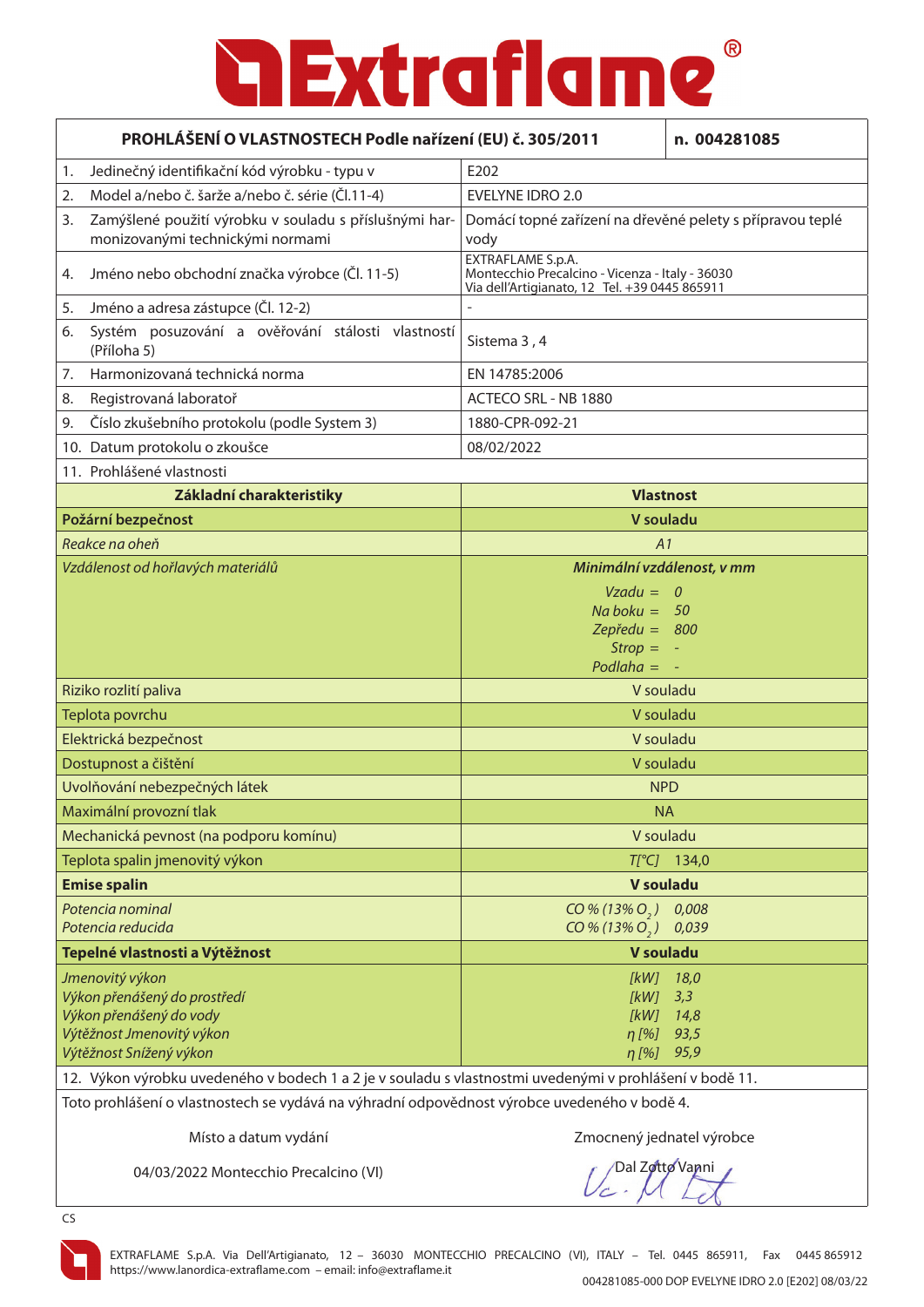| YDEEVNEDEKLARATION I henhold til forordning (EU) nr. 305/2011<br>n. 004281085 |                                                                                                                           |                                                                                                                       |                          |
|-------------------------------------------------------------------------------|---------------------------------------------------------------------------------------------------------------------------|-----------------------------------------------------------------------------------------------------------------------|--------------------------|
| 1.                                                                            | Produkttypens unikke identifikationskode                                                                                  | E202                                                                                                                  |                          |
| 2.                                                                            | Model og/eller partinr. og/eller serienr. (Art.11-4)                                                                      | EVELYNE IDRO 2.0                                                                                                      |                          |
| 3.                                                                            | Tilsigtede anvendelser af produktet i overensstemmelse<br>med den pågældende harmoniserede tekniske specifikation         | Boligvarmeapparat drevet af træpiller, med produktion af<br>varmt vand                                                |                          |
| 4.                                                                            | Fabrikantens navn eller registreret varemærke (Art 11-5)                                                                  | EXTRAFLAME S.p.A.<br>Montecchio Precalcino - Vicenza - Italy - 36030<br>Via dell'Artigianato, 12 Tel. +39 0445 865911 |                          |
| 5.                                                                            | Navn og adresse på den bemyndigede repræsentant (Art 12-2)                                                                |                                                                                                                       |                          |
| 6.                                                                            | System til vurdering og kontrol af ydeevnens konstans<br>(Bilag <sub>5</sub> )                                            | Sistema 3, 4                                                                                                          |                          |
| 7.                                                                            | Harmoniseret teknisk specifikation                                                                                        | EN 14785:2006                                                                                                         |                          |
| 8.                                                                            | Notificeret laboratorium                                                                                                  | ACTECO SRL - NB 1880                                                                                                  |                          |
| 9.                                                                            | Nummer testrapport (baseret på System 3)                                                                                  | 1880-CPR-092-21                                                                                                       |                          |
|                                                                               | 10. Dato for testrapport                                                                                                  | 08/02/2022                                                                                                            |                          |
|                                                                               | 11. Deklarerede ydeevner                                                                                                  |                                                                                                                       |                          |
|                                                                               | Væsentlige egenskaber                                                                                                     | Ydeevne                                                                                                               |                          |
|                                                                               | <b>Brandsikkerhed</b>                                                                                                     |                                                                                                                       | I overensstemmelse       |
|                                                                               | Reaktion på brand                                                                                                         | A1                                                                                                                    |                          |
|                                                                               | Afstand fra brændbart materialer                                                                                          | Mindste afstand, i mm                                                                                                 |                          |
|                                                                               |                                                                                                                           | $Bagside =$                                                                                                           | $\overline{\phantom{a}}$ |
|                                                                               |                                                                                                                           | $Side = 50$                                                                                                           |                          |
|                                                                               |                                                                                                                           | Forside = $800$<br>$Loft = -$                                                                                         |                          |
|                                                                               |                                                                                                                           | Jorden $= -$                                                                                                          |                          |
| Risiko for udslip af brændsel                                                 |                                                                                                                           |                                                                                                                       | I overensstemmelse       |
|                                                                               | Overfladetemperatur                                                                                                       |                                                                                                                       | I overensstemmelse       |
|                                                                               | Elektrisk sikkerhed                                                                                                       |                                                                                                                       | I overensstemmelse       |
|                                                                               | Tilgængelighed og rengøring                                                                                               |                                                                                                                       | I overensstemmelse       |
|                                                                               | Frigivelse af farlige stoffer                                                                                             |                                                                                                                       | <b>NPD</b>               |
|                                                                               | Maksimalt driftstryk                                                                                                      | <b>NA</b>                                                                                                             |                          |
|                                                                               | Mekanisk styrke (til at støtte skorstenen)                                                                                |                                                                                                                       | I overensstemmelse       |
|                                                                               | Røggastemperatur nominel effekt                                                                                           |                                                                                                                       | $T[^{\circ}C]$ 134,0     |
|                                                                               | <b>Emissioner forbrændingsprodukter</b>                                                                                   |                                                                                                                       | I overensstemmelse       |
|                                                                               | Potencia nominal                                                                                                          | $CO\% (13\% O, )$                                                                                                     | 0,008                    |
|                                                                               | Potencia reducida                                                                                                         | $CO\% (13\% O_{2})$                                                                                                   | 0,039                    |
| Termiske ydeevner og Ydelse                                                   |                                                                                                                           |                                                                                                                       | I overensstemmelse       |
|                                                                               | Nominel effekt                                                                                                            | [kW]                                                                                                                  | 18,0                     |
|                                                                               | Effekt overført til omgivelserne                                                                                          | [kW]                                                                                                                  | 3,3                      |
|                                                                               | Effekt overført til vandet<br><b>Ydelse Nominel effekt</b>                                                                | [kW]<br>$\eta$ [%]                                                                                                    | 14,8<br>93,5             |
|                                                                               | Ydelse Nedsat effekt                                                                                                      | $\eta$ [%]                                                                                                            | 95,9                     |
|                                                                               | 12. Ydeevnen for det produkt, der er anført i punkt 1 og 2, er i overensstemmelse med den deklarerede ydeevne i punkt 11. |                                                                                                                       |                          |

Denne ydeevnedeklaration udstedes på eneansvar af den fabrikant, der er anført i punkt 4.

Dato og udstedelsessted Producentens administrerende direktør

04/03/2022 Montecchio Precalcino (VI)

Dal Zotto Vanni

DA

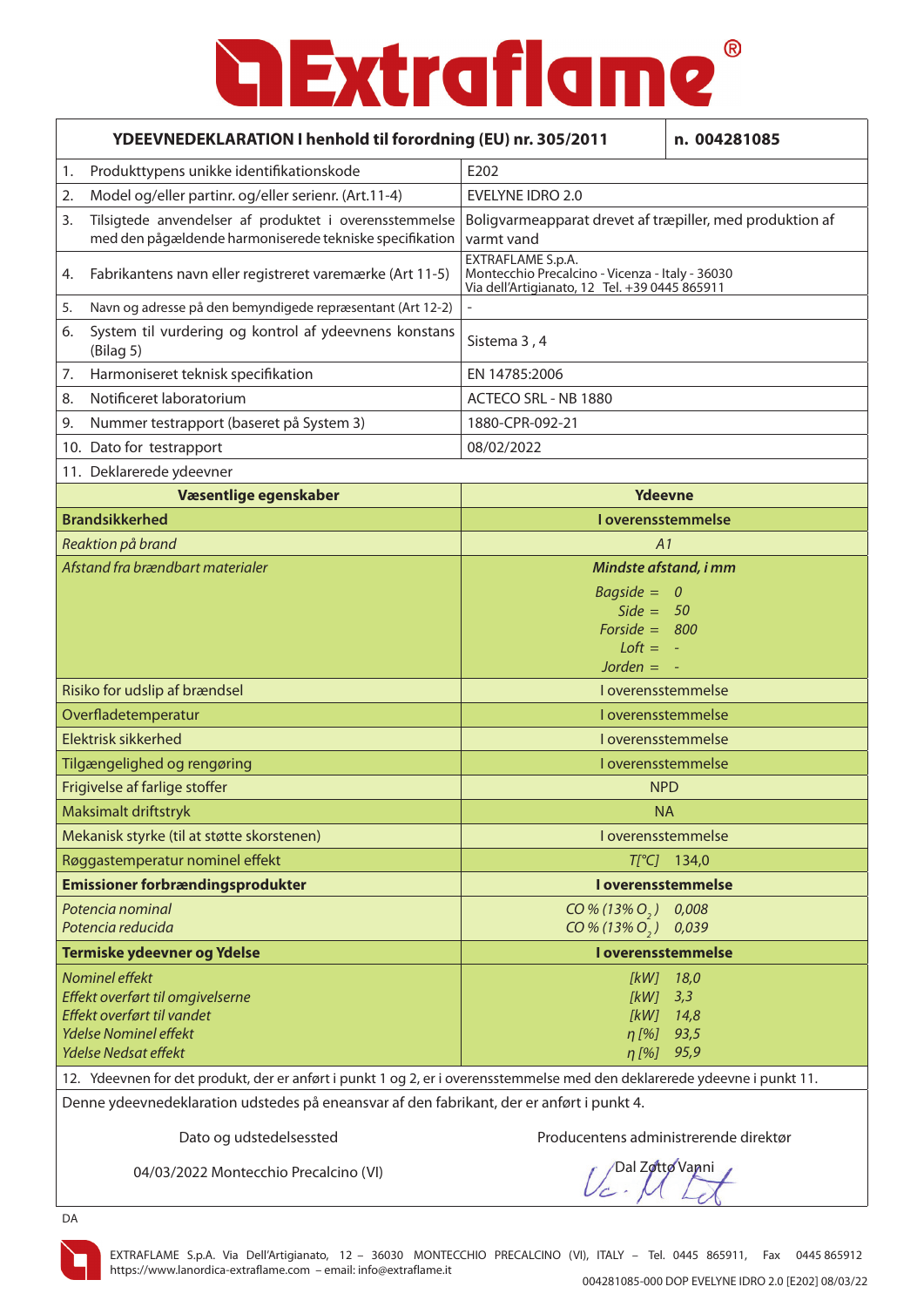### $^{\circledR}$ **a Extraflame**

| ΔΗΛΩΣΗ ΑΠΟΔΟΣΗΣ Με βάση τον κανονισμό (ΕΕ) αρ. 305/2011<br>n. 004281085                                                                                                                                                                                             |                                                                                                                       |                                            |
|---------------------------------------------------------------------------------------------------------------------------------------------------------------------------------------------------------------------------------------------------------------------|-----------------------------------------------------------------------------------------------------------------------|--------------------------------------------|
| Μοναδικός κωδικός αναγνώρισης του προϊόντος-τύπου<br>1.                                                                                                                                                                                                             | E202                                                                                                                  |                                            |
| Μοντέλο ή/και αρ. παρτίδας ή/και αύξων αρ. (Άρθρο 11-4)<br>2.                                                                                                                                                                                                       | <b>EVELYNE IDRO 2.0</b>                                                                                               |                                            |
| Προβλεπόμενες χρήσεις του προϊόντος σύμφωνα με τις<br>3.<br>εναρμονισμένες τεχνικές προδιαγραφές                                                                                                                                                                    | Συσκευή θέρμανσης οικιακής χρήσης με πέλλετ ξύλου, με<br>παραγωγή ζεστού νερού                                        |                                            |
| Καταχωρημένη επωνυμία ή εμπορικό σήμα του<br>4.<br>κατασκευαστή (Άρθρο 11)                                                                                                                                                                                          | EXTRAFLAME S.p.A.<br>Montecchio Precalcino - Vicenza - Italy - 36030<br>Via dell'Artigianato, 12 Tel. +39 0445 865911 |                                            |
| Όνομα και διεύθυνση του εντολοδόχου (Άρθρο 12-2)<br>5.                                                                                                                                                                                                              |                                                                                                                       |                                            |
| Σύστημα εκτίμησης και επαλήθευσης της σταθερότητας<br>6.<br>της επίδοσης (Συνημμένο 5)                                                                                                                                                                              | Sistema 3, 4                                                                                                          |                                            |
| Εναρμονισμένη τεχνική προδιαγραφή<br>7.                                                                                                                                                                                                                             | EN 14785:2006                                                                                                         |                                            |
| Κοινοποιημένο εργαστήριο<br>8.                                                                                                                                                                                                                                      | ACTECO SRL - NB 1880                                                                                                  |                                            |
| Αριθμός αναφοράς της δοκιμής (με βάση το System 3)<br>9.                                                                                                                                                                                                            | 1880-CPR-092-21                                                                                                       |                                            |
| 10. Ημερομηνία της έκθεσης δοκιμής                                                                                                                                                                                                                                  | 08/02/2022                                                                                                            |                                            |
| 11. Δηλωμένες επιδόσεις                                                                                                                                                                                                                                             |                                                                                                                       |                                            |
| Βασικά χαρακτηριστικά                                                                                                                                                                                                                                               | Επιδόσεις                                                                                                             |                                            |
| Αντιπυρική ασφάλεια                                                                                                                                                                                                                                                 | Σύμφωνη                                                                                                               |                                            |
| Αντίδραση στη φωτιά                                                                                                                                                                                                                                                 | A1                                                                                                                    |                                            |
| Απόσταση από το καύσιμο υλικό                                                                                                                                                                                                                                       | Ελάχιστη απόσταση, σε mm                                                                                              |                                            |
|                                                                                                                                                                                                                                                                     | πίσω μέρος =<br>$πλευρά =$<br>μπροστινό μέρος =<br>$\frac{\partial}{\partial \alpha}$<br>$\epsilon$ δαφος =           | $\boldsymbol{o}$<br>50<br>800              |
| Αντοχή στη φωτιά                                                                                                                                                                                                                                                    | Σύμφωνη                                                                                                               |                                            |
| Επιφανειακή θερμοκρασία                                                                                                                                                                                                                                             | Σύμφωνη                                                                                                               |                                            |
| Ηλεκτρική ασφάλεια                                                                                                                                                                                                                                                  | Σύμφωνη                                                                                                               |                                            |
| Πρόσβαση και καθαρισμός                                                                                                                                                                                                                                             | Σύμφωνη                                                                                                               |                                            |
| Απελευθέρωση επικίνδυνων ουσιών                                                                                                                                                                                                                                     | <b>NPD</b>                                                                                                            |                                            |
| Μέγιστη πίεση λειτουργίας                                                                                                                                                                                                                                           | <b>NA</b>                                                                                                             |                                            |
| Μηχανική αντοχή (για να υποβαστάζει το τζάκι)                                                                                                                                                                                                                       | Σύμφωνη                                                                                                               |                                            |
| Θερμοκρασία καπνών ονομαστική Ισχύς                                                                                                                                                                                                                                 |                                                                                                                       | $T[^{\circ}C]$ 134,0                       |
| Εκπομπές προϊόντων καύσης                                                                                                                                                                                                                                           | Σύμφωνη                                                                                                               |                                            |
| σε ονομαστική ισχύ<br>σε μειωμένη ισχύ                                                                                                                                                                                                                              | $CO\% (13\% O, 0 0,008)$<br>CO % (13% O <sub>2</sub> ) 0,039                                                          |                                            |
| Θερμικές επιδόσεις και Απόδοση                                                                                                                                                                                                                                      | Σύμφωνη                                                                                                               |                                            |
| Ονομαστική Ισχύς<br>Ισχύς παραγωγής στο περιβάλλον<br>Ισχύς που προσδίδεται στο νερό<br>Απόδοση σε ονομαστική ισχύ<br>Απόδοση σε μειωμένη ισχύ<br>12. Η απόδοση του προϊόντος που αναφέρεται στα σημεία 1 και 2 είναι σύμφωνη με τη δηλωμένη απόδοση στο σημείο 11. | [kW]<br>[kW]<br>$\eta$ [%]<br>$\eta$ [%]                                                                              | $[KW]$ 18,0<br>3,3<br>14,8<br>93,5<br>95,9 |

Εκδίδεται η παρούσα δήλωση απόδοσης υπό την αποκλειστική ευθύνη του κατασκευαστή που αναφέρεται στο σημείο 4.

Τόπος και ημερομηνία της έκδοσης Διευθύνων Σύμβουλος κατασκευαστής

04/03/2022 Montecchio Precalcino (VI)

Dal Zotto Vanni



EL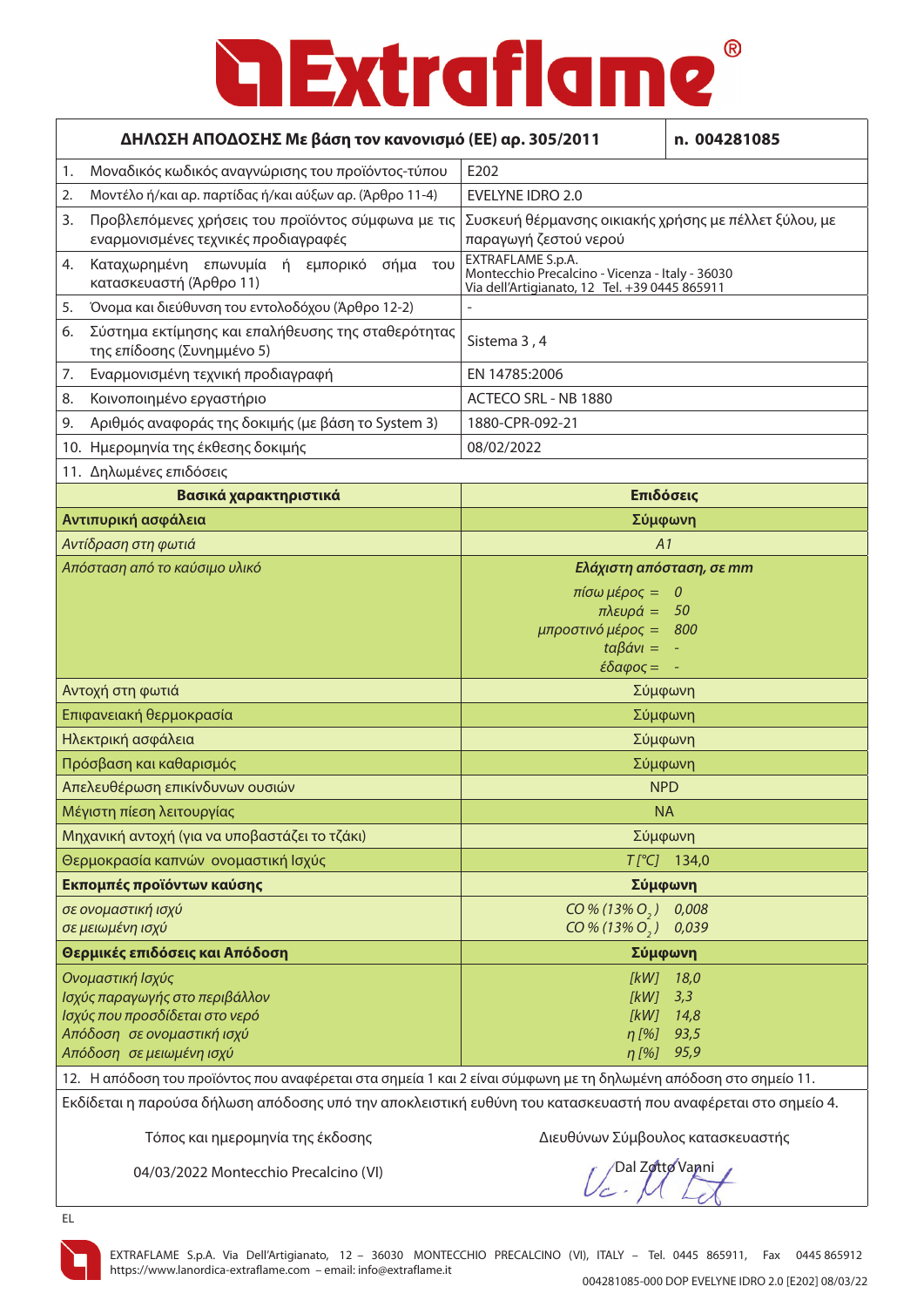|                                                                                                                       | SUORITUSTASOILMOITUS Asetuksen (EU) nro 305/2011 mukaisesti                                                    |                                                                                                                       | n. 004281085         |
|-----------------------------------------------------------------------------------------------------------------------|----------------------------------------------------------------------------------------------------------------|-----------------------------------------------------------------------------------------------------------------------|----------------------|
| 1.                                                                                                                    | Tuotetyypin yksilöllinen tunniste                                                                              | E202                                                                                                                  |                      |
| 2.                                                                                                                    | Malli ja/tai eränro ja/tai sarjanro (Art.11-4)                                                                 | <b>EVELYNE IDRO 2.0</b>                                                                                               |                      |
| 3.                                                                                                                    | Sovellettavan yhdenmukaistetun teknisen eritelmän<br>mukainen tuotteen aiottu käyttötarkoitus tai-tarkoitukset | Puupelletillä toimiva kotitalouslämmityslaite, joka tuottaa<br>kuumaa vettä                                           |                      |
| 4.                                                                                                                    | Valmistajan nimi, rekisteröity kauppanimi tai tavaramerk-<br>ki (Art 11-5)                                     | EXTRAFLAME S.p.A.<br>Montecchio Precalcino - Vicenza - Italy - 36030<br>Via dell'Artigianato, 12 Tel. +39 0445 865911 |                      |
| 5.                                                                                                                    | Valtuutetun edustajan nimi ja osoite (Art 12-2)                                                                |                                                                                                                       |                      |
| 6.                                                                                                                    | suoritustason pysyvyyden<br>Tuotteen<br>arviointi-<br>ja<br>varmennusjärjestelmä (Liite 5)                     | Sistema 3, 4                                                                                                          |                      |
| 7.                                                                                                                    | Yhdenmukaistettu tekninen eritelmä                                                                             | EN 14785:2006                                                                                                         |                      |
| 8.                                                                                                                    | Ilmoitettu laitos                                                                                              | ACTECO SRL - NB 1880                                                                                                  |                      |
| 9.                                                                                                                    | Arvioinnin numero (System 3 perusteella)                                                                       | 1880-CPR-092-21                                                                                                       |                      |
|                                                                                                                       | 10. Myöntämispäivä testiraportin                                                                               | 08/02/2022                                                                                                            |                      |
|                                                                                                                       | 11. Ilmoitetut suoritustasot                                                                                   |                                                                                                                       |                      |
|                                                                                                                       | Perusominaisuudet                                                                                              | <b>Suoritustaso</b>                                                                                                   |                      |
|                                                                                                                       | <b>Paloturvallisuus</b>                                                                                        | Laadun mukainen                                                                                                       |                      |
|                                                                                                                       | Palotekninen käyttäytyminen                                                                                    | A1                                                                                                                    |                      |
|                                                                                                                       | Etäisyys pal. mater                                                                                            | Minimietäisyys mm                                                                                                     |                      |
|                                                                                                                       |                                                                                                                | $Takaosa = 0$                                                                                                         |                      |
|                                                                                                                       |                                                                                                                | $Sivu = 50$                                                                                                           |                      |
|                                                                                                                       |                                                                                                                | Etuosa = $800$<br>$Katto = -$                                                                                         |                      |
|                                                                                                                       |                                                                                                                | Lattia $= -$                                                                                                          |                      |
| Riski polttoaineen valumiselle                                                                                        |                                                                                                                | Laadun mukainen                                                                                                       |                      |
| Pinnan lämpötila                                                                                                      |                                                                                                                | Laadun mukainen                                                                                                       |                      |
|                                                                                                                       | Sähköturvallisuus                                                                                              | Laadun mukainen                                                                                                       |                      |
|                                                                                                                       | Pääsy ja puhdistus                                                                                             | Laadun mukainen                                                                                                       |                      |
|                                                                                                                       | Vaarallisten aineiden päästö                                                                                   | <b>NPD</b>                                                                                                            |                      |
|                                                                                                                       | Toiminnan maksimipaine                                                                                         | <b>NA</b>                                                                                                             |                      |
|                                                                                                                       | Mekaaninen kestävyys (kestää uunin painon)                                                                     |                                                                                                                       | Laadun mukainen      |
|                                                                                                                       | Savujen lämpötila nimellisteho                                                                                 |                                                                                                                       | $T[^{\circ}C]$ 134,0 |
|                                                                                                                       | Palamistuotteiden päästöt                                                                                      |                                                                                                                       | Laadun mukainen      |
|                                                                                                                       | Nimellisteho<br>Rajoitettu teho                                                                                | $CO\% (13\% O_{2})$<br>$CO\% (13\% O_{2})$                                                                            | 0,008<br>0,039       |
| Lämpöteho Ja Tuotto                                                                                                   |                                                                                                                |                                                                                                                       | Laadun mukainen      |
|                                                                                                                       | Nimellisteho                                                                                                   |                                                                                                                       | [kW] 18,0            |
|                                                                                                                       | Ympäristöön kohdistuva teho                                                                                    | $[kW]$ 3,3                                                                                                            |                      |
|                                                                                                                       | Veteen siirtyvä teho<br>Tuotto Nimellisteho                                                                    |                                                                                                                       | $[KW]$ 14,8          |
|                                                                                                                       | Tuotto Rajoitettu teho                                                                                         | $\eta$ [%]<br>n [%] 95,9                                                                                              | 93,5                 |
| 12. Edellä 1 ja 2 kohdassa yksilöidyn tuotteen suoritustasot ovat 11 kohdassa ilmoitettujen suoritustasojen mukaiset. |                                                                                                                |                                                                                                                       |                      |

Tämä suoritustasoilmoitus on annettu 4 kohdassa ilmoitetun valmistajan yksinomaisella vastuulla.

Myöntämispvm ja -paikka Valmistuksesta vastaava pääjohtaja

04/03/2022 Montecchio Precalcino (VI)

Dal Zotto Vanni

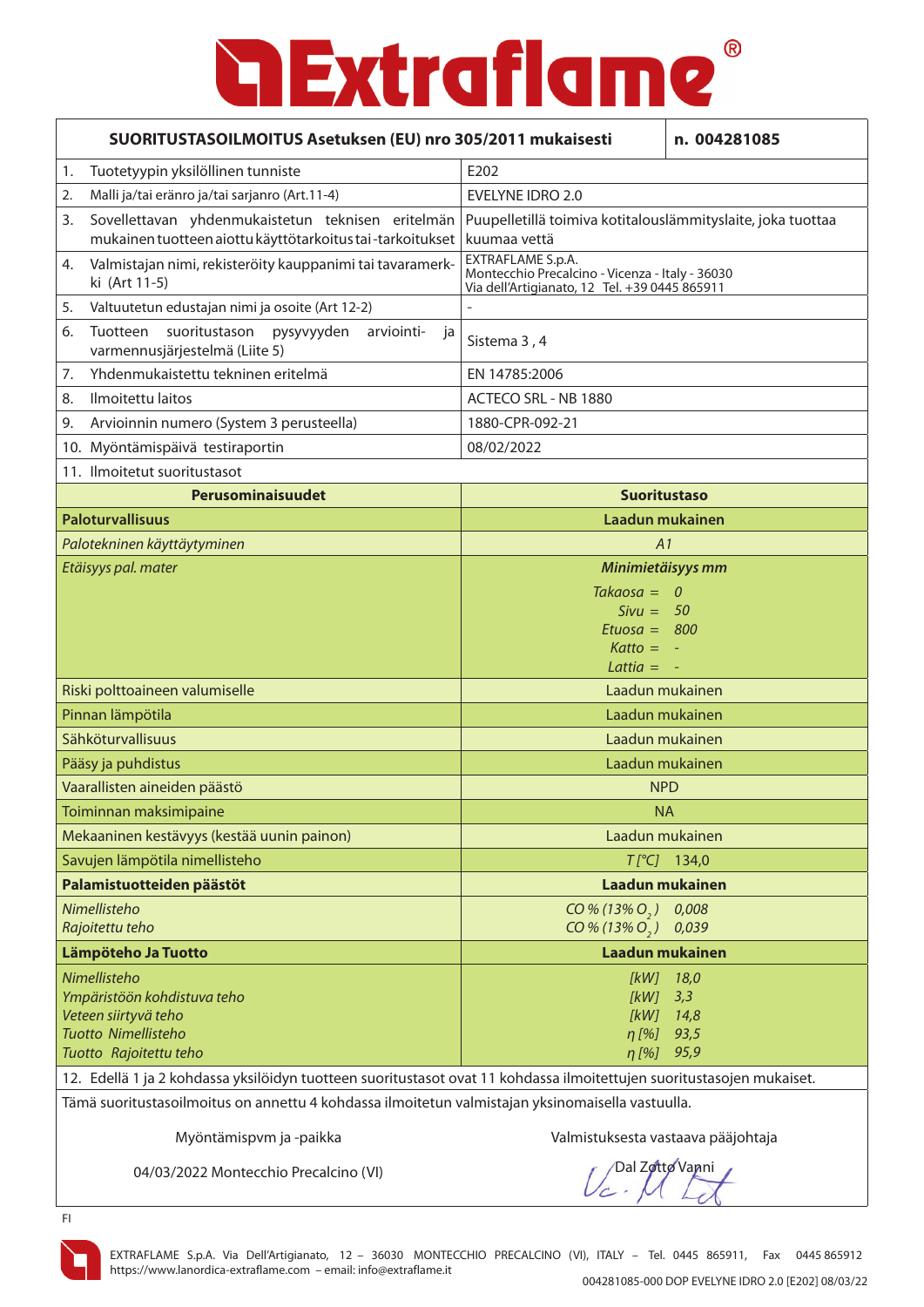### $\odot$ **a Extraflame**

| SUORITUSTASOILMOITUS Asetuksen (EU) nro 305/2011 mukaisesti                                                                                |                                                                                                                       | n. 004281085                        |
|--------------------------------------------------------------------------------------------------------------------------------------------|-----------------------------------------------------------------------------------------------------------------------|-------------------------------------|
| Entydig identifikasjonskode for produkttypen<br>1.                                                                                         | E202                                                                                                                  |                                     |
| Modell og/eller partinr. og/eller serienr. (Art. 11-4)<br>2.                                                                               | <b>EVELYNE IDRO 2.0</b>                                                                                               |                                     |
| Tilsiktede bruksområder for produktet, i samsvar med den<br>3.<br>relevante harmoniserte tekniske spesifikasjonen                          | Husholdningsvarmeapparat drevet av trepellets, med pro-<br>duksjon av varmt vann                                      |                                     |
| Navn eller registrert varemerke til produsenten (Art. 11-5)<br>4.                                                                          | EXTRAFLAME S.p.A.<br>Montecchio Precalcino - Vicenza - Italy - 36030<br>Via dell'Artigianato, 12 Tel. +39 0445 865911 |                                     |
| Navn og adresse til representant (Art. 12-2)<br>5.                                                                                         |                                                                                                                       |                                     |
| System for vurdering og kontroll av byggevarens<br>6.<br>konstante ytelse (Vedlegg 5)                                                      | Sistema 3, 4                                                                                                          |                                     |
| Harmonisert teknisk spesifikasjon<br>7.                                                                                                    | EN 14785:2006                                                                                                         |                                     |
| Teknisk kontrollorgan<br>8.                                                                                                                | ACTECO SRL - NB 1880                                                                                                  |                                     |
| Testrapport (på grunnlag av System 3)<br>9.                                                                                                | 1880-CPR-092-21                                                                                                       |                                     |
| 10. Dato for testrapport                                                                                                                   | 08/02/2022                                                                                                            |                                     |
| 11. Ilmoitetut suoritustasot                                                                                                               |                                                                                                                       |                                     |
| Vesentlige egenskaper                                                                                                                      | <b>Ytelse</b>                                                                                                         |                                     |
| <b>Brannsikring</b>                                                                                                                        |                                                                                                                       | <b>Konform</b>                      |
| Flammemotstand                                                                                                                             | A1                                                                                                                    |                                     |
| Avstand fra brennbare materialer                                                                                                           | Minimums avstand, i mm                                                                                                |                                     |
|                                                                                                                                            | Bakside = $0$<br>Side = $50$<br>Framside = $800$<br>$Himmel = -$                                                      |                                     |
|                                                                                                                                            | $Sokkel = -$                                                                                                          |                                     |
| Fare for utslipp av brensel                                                                                                                | Konform                                                                                                               |                                     |
| Overflatetemperatur                                                                                                                        | Konform                                                                                                               |                                     |
| Elektrisk sikkerhet                                                                                                                        | Konform                                                                                                               |                                     |
| Tilgangsmulighet og rengjøring                                                                                                             | Konform                                                                                                               |                                     |
| Skiller ut farlige substanser                                                                                                              | <b>NPD</b>                                                                                                            |                                     |
| Maksimalt driftstrykk                                                                                                                      | <b>NA</b>                                                                                                             |                                     |
| Mekanisk motstand (for å støtte skorsteinen)                                                                                               | Konform                                                                                                               |                                     |
| Røykgasstemperatur nominell kraft                                                                                                          |                                                                                                                       | $T[^{\circ}C]$ 134,0                |
| Forbrenningsutslipp                                                                                                                        | <b>Konform</b>                                                                                                        |                                     |
| <b>Nominell kraft</b><br><b>Redusert kraft</b>                                                                                             | $CO\% (13\% O, )$<br>$CO\% (13\% O, )$                                                                                | 0,008<br>0,039                      |
| Termiske ytelser og Ytelse                                                                                                                 | <b>Konform</b>                                                                                                        |                                     |
| <b>Nominell kraft</b><br>Varmeavgivelse til rom<br>Varmeavgivelse til vann<br><b>Ytelse Nominell kraft</b><br><b>Ytelse Redusert kraft</b> | [kW]<br>[KW]<br>[kW]<br>$\eta$ [%]<br>$\eta$ [%]                                                                      | 18,0<br>3,3<br>14,8<br>93,5<br>95,9 |
| 12. Produktets ytelse som angitt i nr. 1 og 2, er i samsvar med ytelsen angitt i nr. 11.                                                   |                                                                                                                       |                                     |

Denne ytelseserklæringen er utstedt på eget ansvar av produsenten, som angitt i nr. 4.

Dato og sted for utstedelse Administrerende direktør produsent

04/03/2022 Montecchio Precalcino (VI)

Dal Zotto Vanni

NO

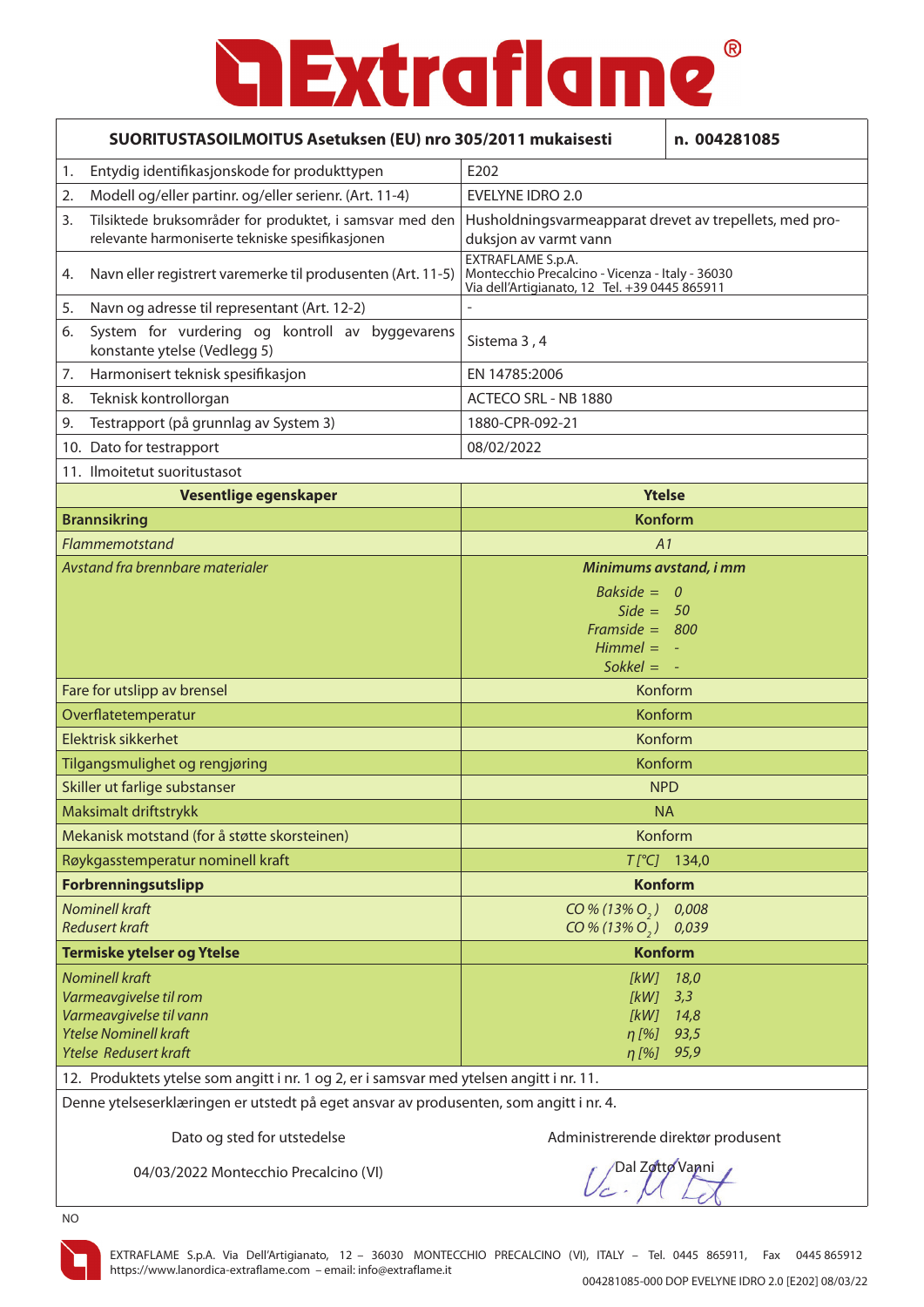| IZJAVA O UČINKOVITOSTI Prema uredbi (UE) br. 305/2011                                           |                                                                                                                       | n. 004281085                        |
|-------------------------------------------------------------------------------------------------|-----------------------------------------------------------------------------------------------------------------------|-------------------------------------|
| Jedinstveni identifikator proizvoda-tipa<br>1.                                                  | E202                                                                                                                  |                                     |
| Model i/ili br. grupe proizvoda i/ili br. serije (Art.11-4)<br>2.                               | <b>EVELYNE IDRO 2.0</b>                                                                                               |                                     |
| Namjenska uporaba proizvoda u skladu sa važećim<br>3.<br>tehničkim specifikacijama              | Kućni aparat za grijanje na drvene pelete, s proizvodnjom<br>tople vode                                               |                                     |
| Ime ili zaštitni znak proizvođača (Art 11-5)<br>4.                                              | EXTRAFLAME S.p.A.<br>Montecchio Precalcino - Vicenza - Italy - 36030<br>Via dell'Artigianato, 12 Tel. +39 0445 865911 |                                     |
| Ime i adresa zastupnika (Art 12-2)<br>5.                                                        |                                                                                                                       |                                     |
| Sustav ocjenjivanja i provjere stalnosti performanse<br>6.<br>(Prilog 5)                        | Sistema 3, 4                                                                                                          |                                     |
| Tehnička specifikacija<br>7.                                                                    | EN 14785:2006                                                                                                         |                                     |
| Obaviješteni laboratorij<br>8.                                                                  | ACTECO SRL - NB 1880                                                                                                  |                                     |
| Broj probnog izvješća (na osnovu Systema 3)<br>9.                                               | 1880-CPR-092-21                                                                                                       |                                     |
| 10. Datum izvještaju o ispitivanju                                                              | 08/02/2022                                                                                                            |                                     |
| 11. Izjavljene performanse                                                                      |                                                                                                                       |                                     |
| Osnovne značajke                                                                                |                                                                                                                       | <b>Performanse</b>                  |
| Zaštita od požara                                                                               |                                                                                                                       | U skladu                            |
| Reakcija na vatru                                                                               | A1                                                                                                                    |                                     |
| Udaljenost od goriva materijala                                                                 |                                                                                                                       | Minimalna udaljenost, izražena u mm |
|                                                                                                 | $Pozadi = 0$<br>$Bočno = 50$<br>Sprijeda = $800$<br>$Strop =$<br>$TIO =$                                              |                                     |
| Otpornost na vatru                                                                              |                                                                                                                       | U skladu                            |
| Površinska temperatura                                                                          |                                                                                                                       | U skladu                            |
| Električna sigurnost                                                                            |                                                                                                                       | U skladu                            |
| Pristupačnost i čišćenje                                                                        | U skladu                                                                                                              |                                     |
| Otpuštanje opasnih tvari                                                                        |                                                                                                                       | <b>NPD</b>                          |
| Maksimalni radni tlak                                                                           |                                                                                                                       | <b>NA</b>                           |
| Mehanička čvrstoća (da bi poduprijela kamin)                                                    |                                                                                                                       | U skladu                            |
| Temperatura dima nazivna snaga                                                                  |                                                                                                                       | $T[^{\circ}C]$ 134,0                |
| Ispuštanje produkata izgaranja                                                                  |                                                                                                                       | <b>U</b> skladu                     |
| Na nazivnoj snazi                                                                               | $CO\% (13\% O, )$                                                                                                     | 0,008                               |
| Na smanjenoj snazi                                                                              | $CO\% (13\% O_{2})$                                                                                                   | 0,039                               |
| Toplinska svojstva i Performanse                                                                |                                                                                                                       | <b>U</b> skladu                     |
| Nazivna snaga                                                                                   | [kW]                                                                                                                  | 18,0                                |
| Izlazna snaga okruženja                                                                         | [kW]                                                                                                                  | 3,3                                 |
| Snaga prenesena na vodu<br>Performanse Nazivna snaga                                            | [kW]<br>$\eta$ [%]                                                                                                    | 14,8<br>93,5                        |
| Performanse Smanjena snaga                                                                      | $\eta$ [%]                                                                                                            | 95,9                                |
| 12. Performansa proizvoda iz točke 1. i 2. je u skladu s deklariranom performansom iz točke 11. |                                                                                                                       |                                     |

Ova izjava o performansama se izdaje u isključivoj odgovornosti proizvođača ako pod točkom 4

Mjesto i datum izdavanja **Avan izmesto i objektorila na vrhijesto** Predsjednik Uprave proizvođač

04/03/2022 Montecchio Precalcino (VI)

Dal Zotto Vanni

HR

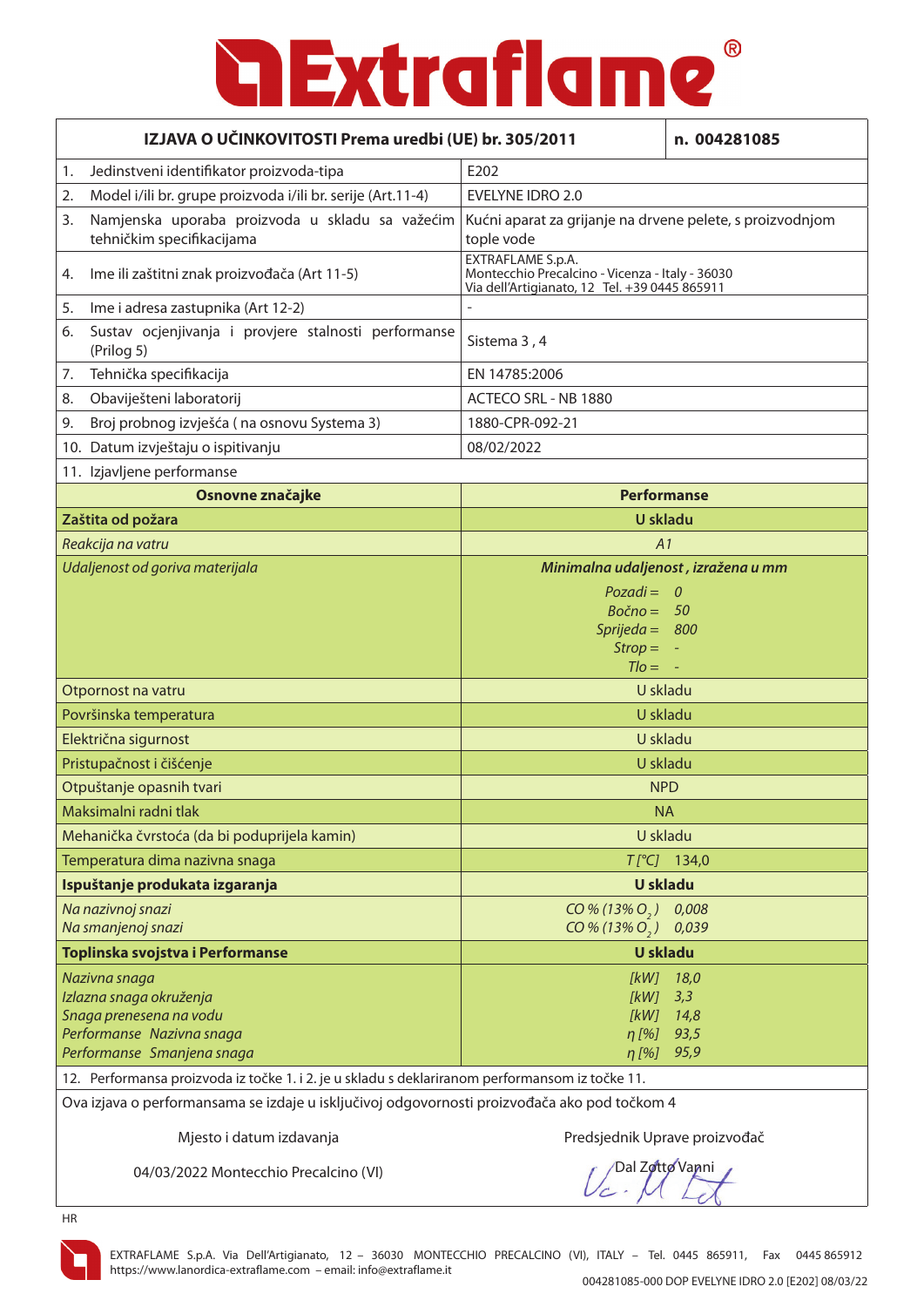| SUORITUSTASOILMOITUS Asetuksen (EU) nro 305/2011 mukaisesti<br>n. 004281085                                                                                                                                                                                                                                                                                                      |                                                                                                                       |  |
|----------------------------------------------------------------------------------------------------------------------------------------------------------------------------------------------------------------------------------------------------------------------------------------------------------------------------------------------------------------------------------|-----------------------------------------------------------------------------------------------------------------------|--|
| Unieke identificatiecode van het producttype<br>1.                                                                                                                                                                                                                                                                                                                               | E202                                                                                                                  |  |
| Model en/of lotnr. en/of serienummer (Art.11-4)<br>2.                                                                                                                                                                                                                                                                                                                            | <b>EVELYNE IDRO 2.0</b>                                                                                               |  |
| Het beoogde gebruik van het product in overeenstemming met<br>3.<br>de toepasselijke geharmoniseerde technische specificatie                                                                                                                                                                                                                                                     | Huishoudelijk verwarmingstoestel aangedreven door<br>houtpellets, met de productie van warm water                     |  |
| Naam of handelsmerk van de fabrikant (Art 11-5)<br>4.                                                                                                                                                                                                                                                                                                                            | EXTRAFLAME S.p.A.<br>Montecchio Precalcino - Vicenza - Italy - 36030<br>Via dell'Artigianato, 12 Tel. +39 0445 865911 |  |
| Naam en adres van de gemachtigde (Art. 12-2)<br>5.                                                                                                                                                                                                                                                                                                                               |                                                                                                                       |  |
| Systeem voor de beoordeling en verificatie van de<br>6.<br>prestatiebestendigheid (Bijlage 5)                                                                                                                                                                                                                                                                                    | Sistema 3, 4                                                                                                          |  |
| Geharmoniseerde technische specificatie<br>7.                                                                                                                                                                                                                                                                                                                                    | EN 14785:2006                                                                                                         |  |
| Erkend laboratorium<br>8.                                                                                                                                                                                                                                                                                                                                                        | ACTECO SRL - NB 1880                                                                                                  |  |
| Nummer van het keuringsrapport (op grond van System 3)<br>9.                                                                                                                                                                                                                                                                                                                     | 1880-CPR-092-21                                                                                                       |  |
| 10. Datum van het keuringsrapport                                                                                                                                                                                                                                                                                                                                                | 08/02/2022                                                                                                            |  |
| 11. Aangegeven prestaties                                                                                                                                                                                                                                                                                                                                                        |                                                                                                                       |  |
| Essentiële kenmerken                                                                                                                                                                                                                                                                                                                                                             | <b>Prestatie</b>                                                                                                      |  |
| <b>Brandveiligheid</b>                                                                                                                                                                                                                                                                                                                                                           | <b>Conform</b>                                                                                                        |  |
| <b>Brandprestatie</b>                                                                                                                                                                                                                                                                                                                                                            | A1                                                                                                                    |  |
| Afstand van brandbaar materiaal                                                                                                                                                                                                                                                                                                                                                  | Minimumafstand, in mm                                                                                                 |  |
|                                                                                                                                                                                                                                                                                                                                                                                  | Achterzijde = $0$<br>$Zijkant = 50$<br>Voorzijde = $800$<br>$Plafond = -$<br>$Onderzijde =$                           |  |
| Weerstand tegen brand                                                                                                                                                                                                                                                                                                                                                            | Conform                                                                                                               |  |
| Oppervlaktetemperatuur                                                                                                                                                                                                                                                                                                                                                           | Conform                                                                                                               |  |
| Elektrische veiligheid                                                                                                                                                                                                                                                                                                                                                           | Conform                                                                                                               |  |
| Toegankelijkheid en reiniging                                                                                                                                                                                                                                                                                                                                                    | Conform                                                                                                               |  |
| Emissie van gevaarlijke stoffen                                                                                                                                                                                                                                                                                                                                                  | <b>NPD</b>                                                                                                            |  |
| Maximum bedrijfsdruk                                                                                                                                                                                                                                                                                                                                                             | <b>NA</b>                                                                                                             |  |
| Mechanische sterkte (om de haard te ondersteunen)                                                                                                                                                                                                                                                                                                                                | Conform                                                                                                               |  |
| Rookgastemperatuur nominaal vermogen                                                                                                                                                                                                                                                                                                                                             | $T[^{\circ}C]$ 134,0                                                                                                  |  |
| Uitstoot verbrandingsproducten                                                                                                                                                                                                                                                                                                                                                   | <b>Conform</b>                                                                                                        |  |
| op nominaal vermogen<br>op beperkt vermogen                                                                                                                                                                                                                                                                                                                                      | CO % (13% O <sub>2</sub> ) 0.008<br>$CO\% (13\% O_{2})$<br>0,039                                                      |  |
| <b>Thermische prestaties en Rendement</b>                                                                                                                                                                                                                                                                                                                                        | <b>Conform</b>                                                                                                        |  |
| Nominaal vermogen<br>$[KW]$ 18,0<br>Vermogen afgegeven aan het milieu<br>[kW]<br>3,3<br>Vermogen afgegeven aan het water<br>[kW]<br>14,8<br>Rendement op nominaal vermogen<br>$n$ [%]<br>93,5<br>Rendement op beperkt vermogen<br>$\eta$ [%]<br>95,9<br>12. De prestaties van het in de punten 1 en 2 bedoelde product zijn conform met de in het punt 11 aangegeven prestaties. |                                                                                                                       |  |
| Deze prestatieverklaring wordt verstrekt onder de exclusieve verantwoordelijkheid van de in punt 4 vermelde fabrikant.                                                                                                                                                                                                                                                           |                                                                                                                       |  |

Plaats en datum van afgifte Beheerder delegeren fabrikant

04/03/2022 Montecchio Precalcino (VI)

/Dal Zotto Vanni

NL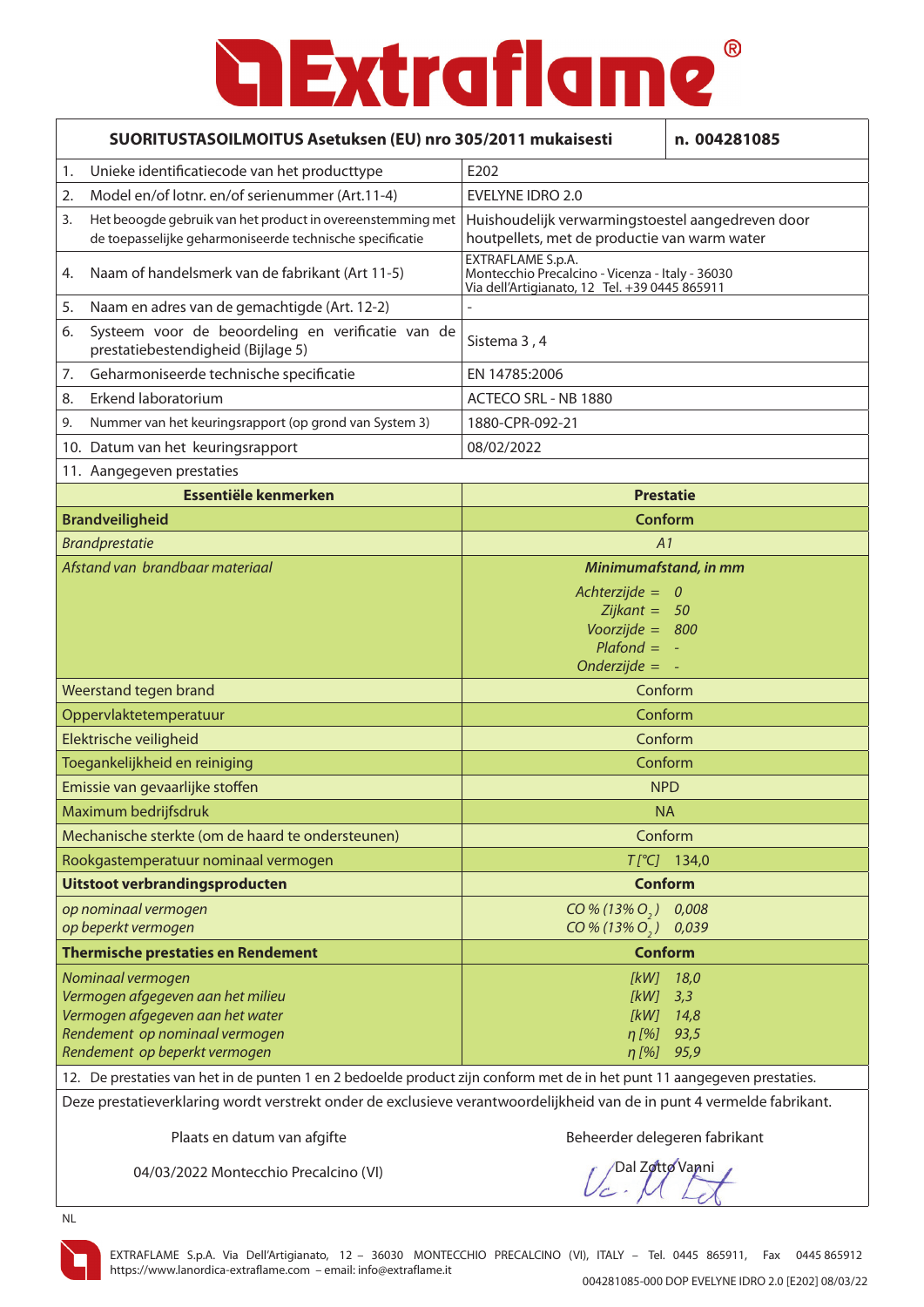### ® **Extraflame**

٦

#### **DEKLARACJA WŁAŚCIWOŚCI UŻYTKOWYCH Na podstawie rozporządzenia (UE)**

| CIWOSCI UZTTKOW I CITNA POUSIAWIE TUZPUTZĄUZENIA (UL)<br>n. 004281085<br>nr 305/2011                                                                        |                                                                                                                       |  |  |  |
|-------------------------------------------------------------------------------------------------------------------------------------------------------------|-----------------------------------------------------------------------------------------------------------------------|--|--|--|
| Unikalny identyfikator typu wyrobu<br>1.                                                                                                                    | E202                                                                                                                  |  |  |  |
| Model i/lub nr partia i/lub nr serii (Art.11-4)<br>2.                                                                                                       | <b>EVELYNE IDRO 2.0</b>                                                                                               |  |  |  |
| Zamierzone zastosowania produktu zgodnie z mającą<br>3.<br>zastosowanie zharmonizowaną specyfikacją techniczną                                              | Domowe urządzenie grzewcze zasilane peletami drzewnymi,<br>z produkcją ciepłej wody                                   |  |  |  |
| Nazwa lub znak towarowy producenta (Art 11-5)<br>4.                                                                                                         | EXTRAFLAME S.p.A.<br>Montecchio Precalcino - Vicenza - Italy - 36030<br>Via dell'Artigianato, 12 Tel. +39 0445 865911 |  |  |  |
| Nazwa i adres przedstawiciela (Art 12-2)<br>5.                                                                                                              |                                                                                                                       |  |  |  |
| System oceny i weryfikacji<br>stałości<br>właściwości<br>6.<br>użytkowych (Załącznik 5)                                                                     | Sistema 3, 4                                                                                                          |  |  |  |
| Zharmonizowana specyfikacja techniczna<br>7.                                                                                                                | EN 14785:2006                                                                                                         |  |  |  |
| Notyfikowane laboratorium<br>8.                                                                                                                             | ACTECO SRL - NB 1880                                                                                                  |  |  |  |
| Numer raportu z badań testowych (na podstawie Systemu 3)<br>9.                                                                                              | 1880-CPR-092-21                                                                                                       |  |  |  |
| 10. Data raportu z badań testowych                                                                                                                          | 08/02/2022                                                                                                            |  |  |  |
| 11. Deklarowane osiągi                                                                                                                                      |                                                                                                                       |  |  |  |
| Podstawowe właściwości                                                                                                                                      | <b>Osiągi</b>                                                                                                         |  |  |  |
| Zabezpieczenie przeciwpożarowe                                                                                                                              | <b>Zgodny</b>                                                                                                         |  |  |  |
| Reakcja na ogień                                                                                                                                            | A1                                                                                                                    |  |  |  |
| Odległość od materiałów zł.                                                                                                                                 | Odległość minimalna, w mm                                                                                             |  |  |  |
|                                                                                                                                                             | $Ty =$<br>$\theta$<br>$Bok = 50$<br>$Przód = 800$<br>Sufit $= -$<br>$Podloze = -$                                     |  |  |  |
| Odporność na ogień                                                                                                                                          | Zgodny                                                                                                                |  |  |  |
| Temperatura na powierzchni                                                                                                                                  | Zgodny                                                                                                                |  |  |  |
| Bezpieczeństwo elektryczne<br>Zgodny                                                                                                                        |                                                                                                                       |  |  |  |
| Dostępność i czyszczenie                                                                                                                                    | Zgodny                                                                                                                |  |  |  |
| Wydzielanie niebezpiecznych substancji                                                                                                                      | <b>NPD</b>                                                                                                            |  |  |  |
| Maksymalne ciśnienie pracy                                                                                                                                  | <b>NA</b>                                                                                                             |  |  |  |
| Wytrzymałość mechaniczna (wspieranie komina)                                                                                                                | Zgodny                                                                                                                |  |  |  |
| Temperatura spalin moc znamionowa                                                                                                                           | $T[^{\circ}C]$ 134,0                                                                                                  |  |  |  |
| Emisja produktów spalania                                                                                                                                   | <b>Zgodny</b>                                                                                                         |  |  |  |
| przy mocy znamionowej<br>przy mocy zmniejszonej                                                                                                             | $CO\% (13\% O, )$<br>0,008<br>$CO\% (13\% O_2)$ 0,039                                                                 |  |  |  |
| Wydajność cieplna i Sprawność                                                                                                                               | <b>Zgodny</b>                                                                                                         |  |  |  |
| Moc znamionowa<br>Moc przekazywana do otoczenia<br>Moc przekazywana do wody<br>Sprawność przy mocy znamionowej<br>Sprawność przy mocy zmniejszonej<br>12.10 | [kW]<br>18,0<br>[kW]<br>3,3<br>$[KW]$ 14,8<br>$\eta$ [%] 93,5<br>$\eta$ [%] 95,9                                      |  |  |  |

12. Wydajność produktu, o którym mowa w pkt. 1 i 2 jest zgodna z deklarowanymi właściwościami użytkowymi w pkt 11. Niniejszą deklarację właściwości użytkowych wystawia się na wyłączną odpowiedzialność producenta, o którym mowa w pkt 4.

Miejsce i data wydania Administrator delegować producent

04/03/2022 Montecchio Precalcino (VI)

**Dal Zotto Vanni** 

PL



EXTRAFLAME S.p.A. Via Dell'Artigianato, 12 – 36030 MONTECCHIO PRECALCINO (VI), ITALY – Tel. 0445 865911, Fax 0445 865912 https://www.lanordica-extraflame.com – email: info@extraflame.it 004281085-000 DOP EVELYNE IDRO 2.0 [E202] 08/03/22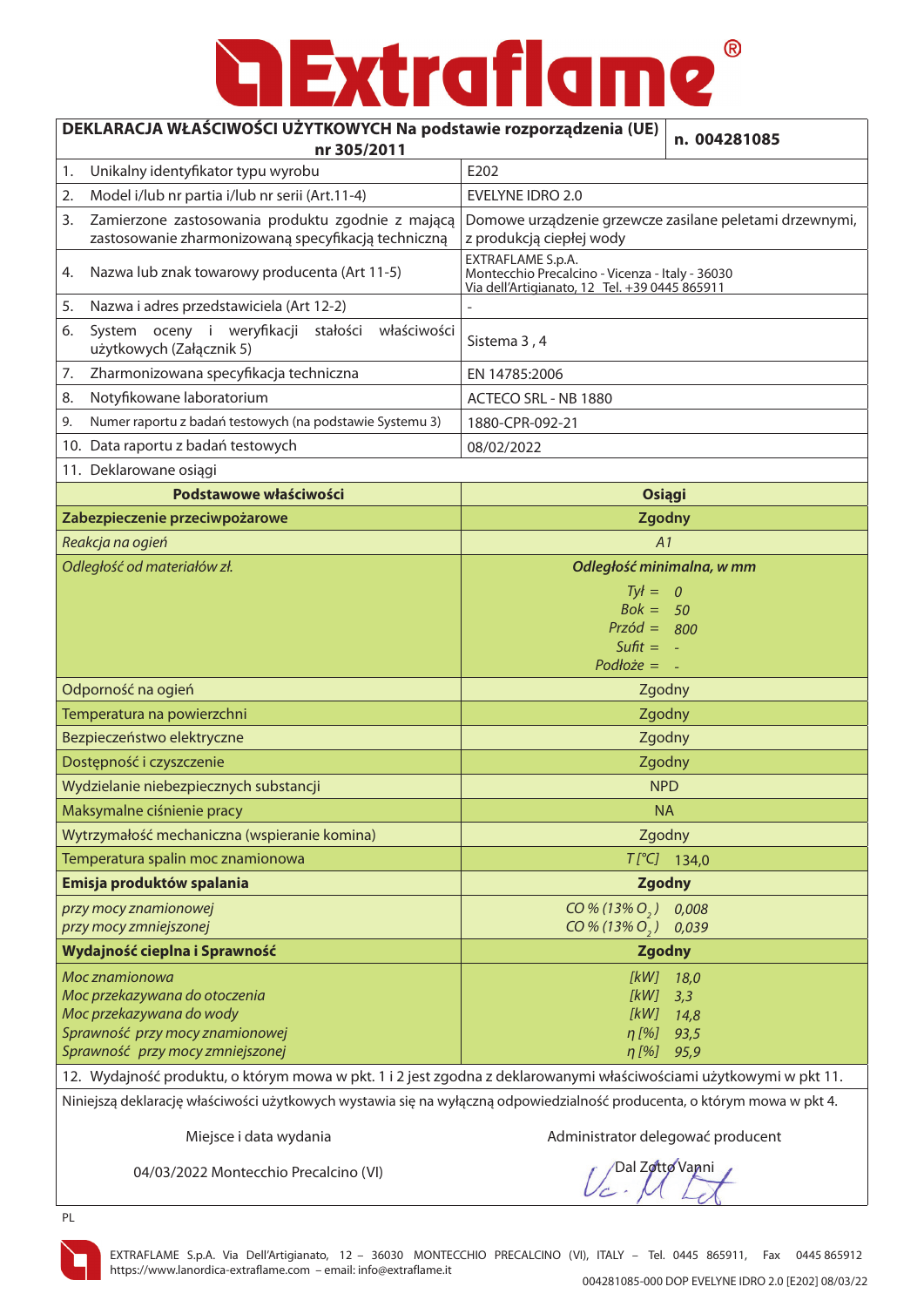| DECLARAÇÃO DE DESEMPENHO Em base com o regulamento (UE) nº.305/2011                                                                                                                                                                               | n. 004281085                                                                                                          |  |
|---------------------------------------------------------------------------------------------------------------------------------------------------------------------------------------------------------------------------------------------------|-----------------------------------------------------------------------------------------------------------------------|--|
| Código de identificação único do produto-tipo<br>1.                                                                                                                                                                                               | E202                                                                                                                  |  |
| Modelo e/ou nº. lote e/ou nº. série (Art.11-4)<br>2.                                                                                                                                                                                              | <b>EVELYNE IDRO 2.0</b>                                                                                               |  |
| Utilização prevista do produto em conformidade com a<br>3.<br>respectiva técnica especifica harmonizada                                                                                                                                           | Aparelho de aquecimento doméstico alimentado por pellets<br>de madeira, com produção de água quente                   |  |
| Nome ou marca registada pelo fabricante (Art 11-5)<br>4.                                                                                                                                                                                          | EXTRAFLAME S.p.A.<br>Montecchio Precalcino - Vicenza - Italy - 36030<br>Via dell'Artigianato, 12 Tel. +39 0445 865911 |  |
| Nome e endereço do mandatário (Art 12-2)<br>5.                                                                                                                                                                                                    |                                                                                                                       |  |
| Sistema de avaliação e verificação da regularidade do<br>6.<br>desempenho (Anexo 5)                                                                                                                                                               | Sistema 3, 4                                                                                                          |  |
| Específica técnica harmonizada<br>7.                                                                                                                                                                                                              | EN 14785:2006                                                                                                         |  |
| Laboratório notificado<br>8.                                                                                                                                                                                                                      | ACTECO SRL - NB 1880                                                                                                  |  |
| Número relação de prova (em base ao System 3)<br>9.                                                                                                                                                                                               | 1880-CPR-092-21                                                                                                       |  |
| Data do relação de prova<br>10.                                                                                                                                                                                                                   | 08/02/2022                                                                                                            |  |
| 11. Desempenhos declarados                                                                                                                                                                                                                        |                                                                                                                       |  |
| <b>Características essenciais</b>                                                                                                                                                                                                                 | <b>Desempenho</b>                                                                                                     |  |
| Segurança anti-incêndio                                                                                                                                                                                                                           | <b>Em conformidade</b>                                                                                                |  |
| Reação ao fogo                                                                                                                                                                                                                                    | A1                                                                                                                    |  |
| Distância de materiais combustíveis                                                                                                                                                                                                               | Distância mínima, em mm                                                                                               |  |
|                                                                                                                                                                                                                                                   | $Traseira =$<br>$\overline{\phantom{a}}$<br>$Lado = 50$<br>Frente = $800$<br>$Teto =$<br>$Solo =$                     |  |
| Risco de vazamento de combustível                                                                                                                                                                                                                 | Em conformidade                                                                                                       |  |
| Temperatura superficial                                                                                                                                                                                                                           | Em conformidade                                                                                                       |  |
| Segurança elétrica                                                                                                                                                                                                                                | Em conformidade                                                                                                       |  |
| Acessibilidade e limpeza                                                                                                                                                                                                                          | Em conformidade                                                                                                       |  |
| Libertação de substâncias perigosas                                                                                                                                                                                                               | <b>NPD</b>                                                                                                            |  |
| Máxima pressão de exercício                                                                                                                                                                                                                       | <b>NA</b>                                                                                                             |  |
| Resistência mecânica (para suportar a chaminé)                                                                                                                                                                                                    | Em conformidade                                                                                                       |  |
| Temperatura fumos potência nominal                                                                                                                                                                                                                | $T[^{\circ}C]$ 134,0                                                                                                  |  |
| Emissões de produtos de combustão                                                                                                                                                                                                                 | <b>Em conformidade</b>                                                                                                |  |
| Potência nominal<br>Potência reduzida                                                                                                                                                                                                             | 0,008<br>CO% (13% O, )<br>$CO\% (13\% O, )$<br>0,039                                                                  |  |
| Desempenho térmico e Rendimento                                                                                                                                                                                                                   | <b>Em conformidade</b>                                                                                                |  |
| Potência nominal<br>Potência libertada no ambiente<br>Potência cedida à água<br>Rendimento Potência nominal<br>Rendimento Potência reduzida                                                                                                       | [kW]<br>18,0<br>[kW]<br>3,3<br>[kW]<br>14,8<br>$\eta$ [%]<br>93,5<br>$\eta$ [%]<br>95,9                               |  |
| 12. O desempenho do produto ao qual se referem os pontos 1 e 2 estão em conformidade com o desempenho declarado no ponto 11.<br>É emitida a presente declaração de desempenho sob a responsabilidade exclusiva do fabricante referido no ponto 4. |                                                                                                                       |  |

Data e local de emissão entrarrecese a Administrador legal do fabricante

04/03/2022 Montecchio Precalcino (VI)

/Dal Z**øttø Van**ni



PT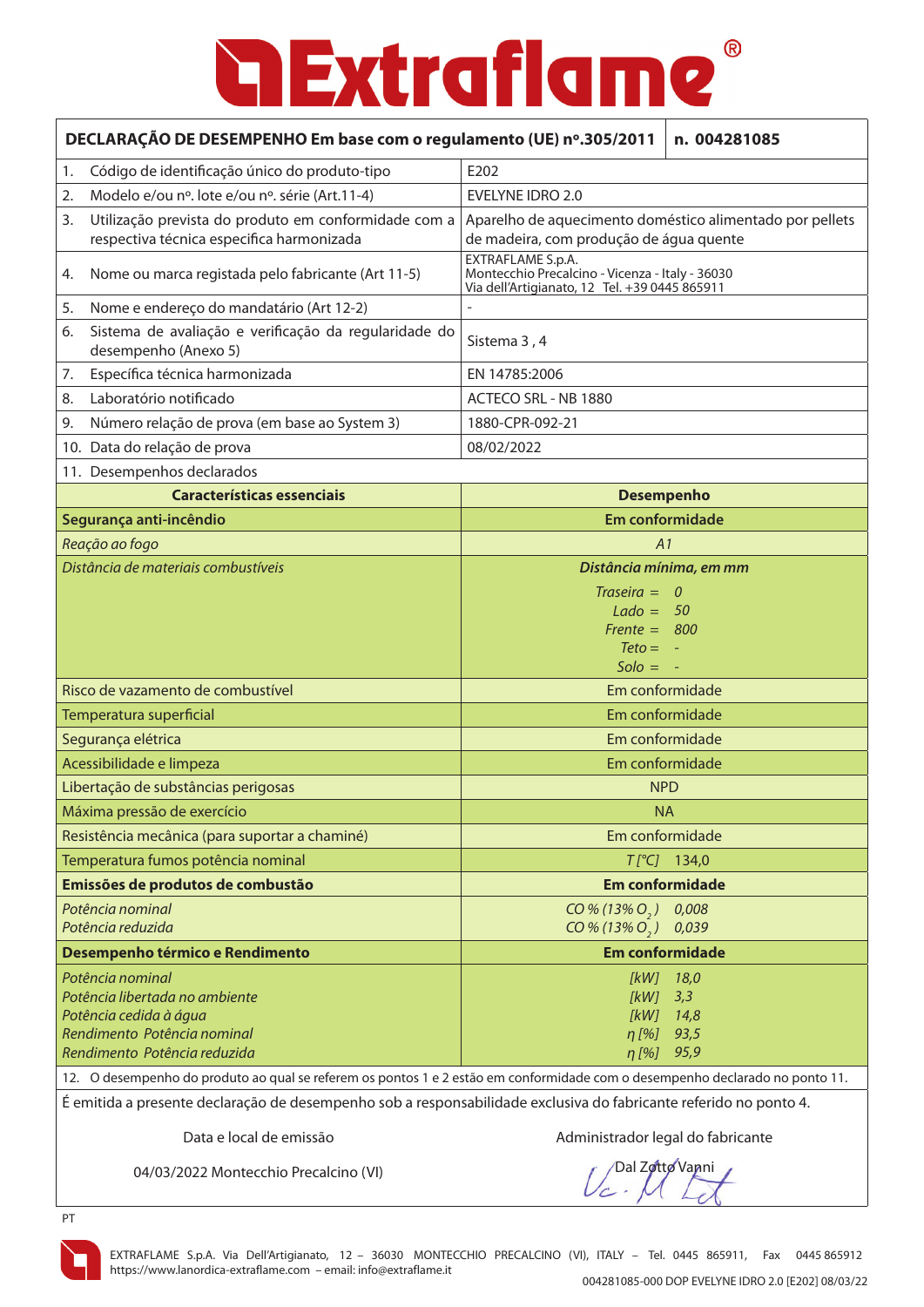| PRESTANDADEKLARATION Enlighet med förordningen (EU) nr. 305/2011 |                                                                                                                          |                                                                                                                       | n. 004281085         |
|------------------------------------------------------------------|--------------------------------------------------------------------------------------------------------------------------|-----------------------------------------------------------------------------------------------------------------------|----------------------|
| 1.                                                               | Unik identifikationskod för produkttypen                                                                                 | E202                                                                                                                  |                      |
| 2.                                                               | Modell och/eller partinummer och/eller serienr. (Art.11-4)                                                               | EVELYNE IDRO 2.0                                                                                                      |                      |
| 3.                                                               | Avsedd användning av produkten i enlighet med de<br>tillämpliga harmoniserade tekniska specifikationerna                 | Hushållsvärmeapparat som drivs av träpellets, med pro-<br>duktion av varmvatten                                       |                      |
| 4.                                                               | Namn eller märke som registrerats av tillverkaren (Art 11-5)                                                             | EXTRAFLAME S.p.A.<br>Montecchio Precalcino - Vicenza - Italy - 36030<br>Via dell'Artigianato, 12 Tel. +39 0445 865911 |                      |
| 5.                                                               | Ombudets namn och adress (Art 12-2)                                                                                      |                                                                                                                       |                      |
| 6.                                                               | System för bedömning och kontroll av den fortlöpande<br>prestandan (Bilaga 5)                                            | Sistema 3, 4                                                                                                          |                      |
| 7.                                                               | Harmoniserad teknisk specifikation                                                                                       | EN 14785:2006                                                                                                         |                      |
| 8.                                                               | Deklarerat laboratorium                                                                                                  | ACTECO SRL - NB 1880                                                                                                  |                      |
| 9.                                                               | Nr. provrapport (baserat på System 3)                                                                                    | 1880-CPR-092-21                                                                                                       |                      |
|                                                                  | 10. Datum för provningsrapporten                                                                                         | 08/02/2022                                                                                                            |                      |
|                                                                  | 11. Deklarerade prestationer                                                                                             |                                                                                                                       |                      |
|                                                                  | Grundläggande egenskaper                                                                                                 | <b>Prestanda</b>                                                                                                      |                      |
|                                                                  | <b>Brandskydd</b>                                                                                                        | Överensstämmer                                                                                                        |                      |
|                                                                  | <b>Reaktion mot eld</b>                                                                                                  | A1                                                                                                                    |                      |
|                                                                  | Avstånd från brännbart material                                                                                          | Minimiavstånd, i mm                                                                                                   |                      |
|                                                                  |                                                                                                                          | $Bak = 0$                                                                                                             |                      |
|                                                                  |                                                                                                                          | $Sida = 50$<br>$Frame = 800$                                                                                          |                      |
|                                                                  |                                                                                                                          | $Tak = -$                                                                                                             |                      |
|                                                                  |                                                                                                                          | $Mark = -$                                                                                                            |                      |
|                                                                  | Risk för bränslespill                                                                                                    | Överensstämmer                                                                                                        |                      |
|                                                                  | Ytans temperatur                                                                                                         | Överensstämmer                                                                                                        |                      |
|                                                                  | Elsäkerhet                                                                                                               | Överensstämmer                                                                                                        |                      |
|                                                                  | Tillgänglighet och rengöring                                                                                             | Överensstämmer                                                                                                        |                      |
|                                                                  | Utsläpp av farliga ämnen                                                                                                 | <b>NPD</b>                                                                                                            |                      |
|                                                                  | Maximalt arbetstryck                                                                                                     | <b>NA</b>                                                                                                             |                      |
|                                                                  | Mekanisk hållfasthet (för att stödja kaminen)                                                                            | Överensstämmer                                                                                                        |                      |
|                                                                  | Röktemperatur nominell effekt                                                                                            |                                                                                                                       | $T[^{\circ}C]$ 134,0 |
|                                                                  | Utsläpp av förbränningsprodukter                                                                                         | Överensstämmer                                                                                                        |                      |
|                                                                  | Nominell effekt                                                                                                          | $CO\% (13\% O_{2})$                                                                                                   | 0,008                |
|                                                                  | Reducerad effekt                                                                                                         | $CO\% (13\% O_{2})$                                                                                                   | 0,039                |
|                                                                  | <b>Termisk prestanda och Avkastning</b>                                                                                  | Överensstämmer                                                                                                        |                      |
|                                                                  | Nominell effekt                                                                                                          | [kW] 18,0                                                                                                             |                      |
|                                                                  | Effekt som ges till omgivningen<br>Effekt som överförs till vattnet                                                      | $[kW]$ 3,3<br>$[KW]$ 14,8                                                                                             |                      |
|                                                                  | Avkastning Nominell effekt                                                                                               | $\eta$ [%]                                                                                                            | 93,5                 |
|                                                                  | Avkastning Reducerad effekt                                                                                              | η [%]                                                                                                                 | 95,9                 |
|                                                                  | 12. Prestandan hos den produkt som avses i punkterna 1 och 2 överensstämmer med den prestanda som deklareras i punkt 11. |                                                                                                                       |                      |
|                                                                  | Denna prestandadeklaration lämnas under det egna ansvaret hos tillverkaren som avses i punkt 4.                          |                                                                                                                       |                      |

Datum och ort för utfärdande Tillverkarens Verkställande Direktör

04/03/2022 Montecchio Precalcino (VI)

Dal Zotto Vanni

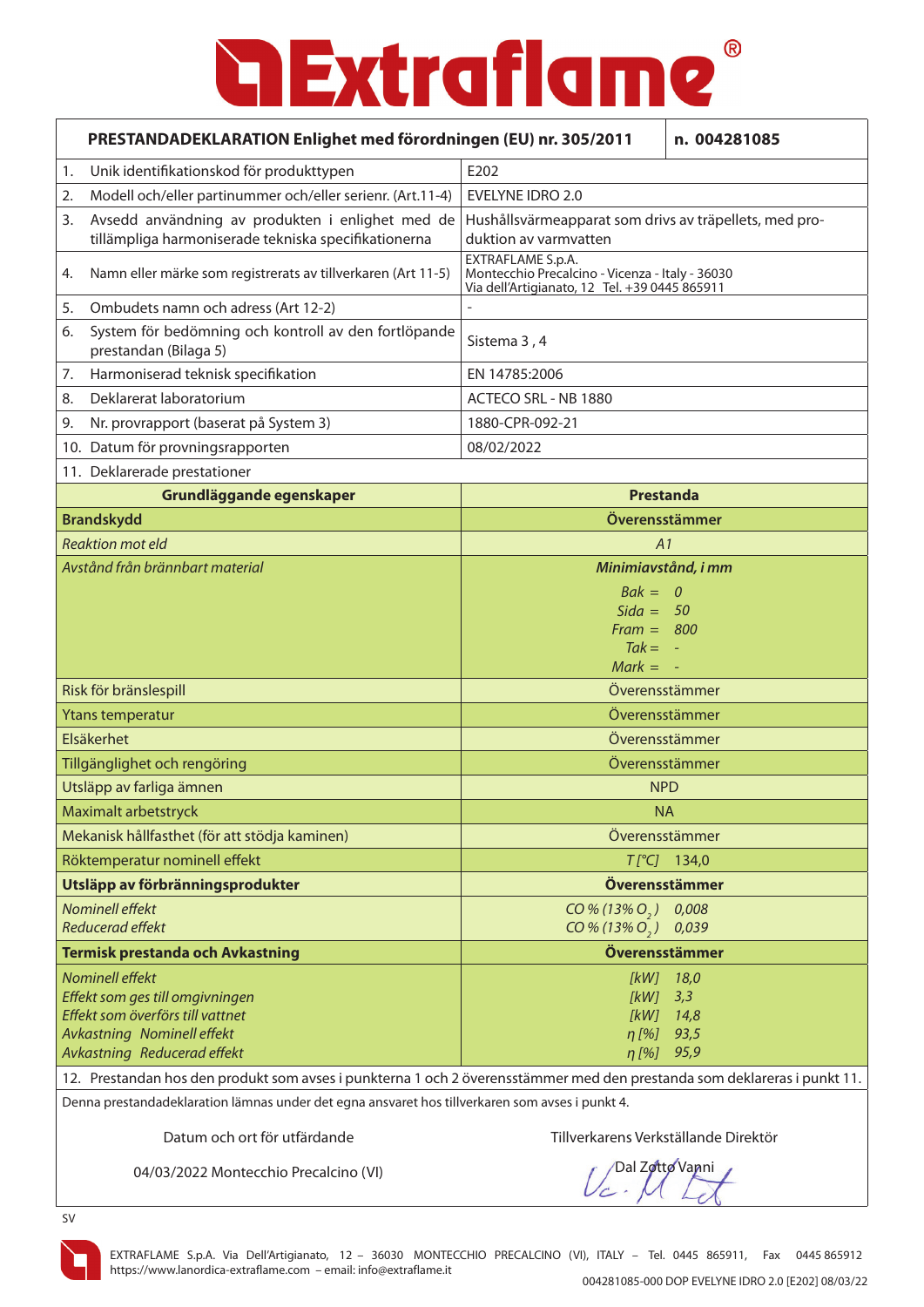| PREHLÁSENIE O VLASTNOSTIACH Podľa nariadenia (EÚ) č. 305/2011                                                                               |                             | n. 004281085                                                                                                          |                                     |
|---------------------------------------------------------------------------------------------------------------------------------------------|-----------------------------|-----------------------------------------------------------------------------------------------------------------------|-------------------------------------|
| Jedinečný identifikačný kód výrobku - typu<br>1.                                                                                            |                             | E202                                                                                                                  |                                     |
| Model a/alebo č. šarže a/alebo č. série (Čl. 11-4)<br>2.                                                                                    |                             | <b>EVELYNE IDRO 2.0</b>                                                                                               |                                     |
| Zamýšľané použitie výrobku v súlade s príslušnými har-<br>3.<br>monizovanými technickými normami                                            |                             | Domáce vykurovacie zariadenie na drevné pelety s prípravou<br>teplej vody                                             |                                     |
| Meno alebo obchodná značka výrobcu (Čl. 11-5)<br>4.                                                                                         |                             | EXTRAFLAME S.p.A.<br>Montecchio Precalcino - Vicenza - Italy - 36030<br>Via dell'Artigianato, 12 Tel. +39 0445 865911 |                                     |
| Meno a adresa zástupcu (Čl. 12-2)<br>5.                                                                                                     |                             |                                                                                                                       |                                     |
| Systém posudzovania a overovania stálosti vlastností<br>6.<br>(Príloha 5)                                                                   |                             | Sistema 3, 4                                                                                                          |                                     |
| Harmonizovaná technická norma<br>7.                                                                                                         |                             | EN 14785:2006                                                                                                         |                                     |
| Registrované laboratórium<br>8.                                                                                                             |                             | ACTECO SRL - NB 1880                                                                                                  |                                     |
| Číslo skúšobného protokolu (podľa System 3)<br>9.                                                                                           |                             | 1880-CPR-092-21                                                                                                       |                                     |
| 10. Dátum skúšobného protokolu                                                                                                              |                             | 08/02/2022                                                                                                            |                                     |
| 11. Prehlásené vlastnosti                                                                                                                   |                             |                                                                                                                       |                                     |
| Základné charakteristiky                                                                                                                    |                             | <b>Vlastnosť</b>                                                                                                      |                                     |
| Požiarna bezpečnosť                                                                                                                         |                             | V súlade                                                                                                              |                                     |
| Reakcia na oheň                                                                                                                             |                             | A1                                                                                                                    |                                     |
| Vzdialenosť od horľ. materiálov                                                                                                             | Minimálna vzdialenosť, v mm |                                                                                                                       |                                     |
|                                                                                                                                             |                             | $Vzadu = 0$<br>$Na$ boku = 50<br>$Vpredu = 800$<br>$Strop =$                                                          |                                     |
|                                                                                                                                             |                             | Podlaha $=$                                                                                                           |                                     |
| Odolnosť proti ohňu                                                                                                                         |                             | V súlade                                                                                                              |                                     |
| Teplota povrchu                                                                                                                             |                             | V súlade                                                                                                              |                                     |
| Elektrická bezpečnosť                                                                                                                       |                             | V súlade                                                                                                              |                                     |
| Dostupnosť a čistenie                                                                                                                       |                             | V súlade                                                                                                              |                                     |
| Uvoľňovanie nebezpečných látok                                                                                                              |                             | <b>NPD</b>                                                                                                            |                                     |
| Maximální prevádzkový tlak                                                                                                                  |                             | <b>NA</b>                                                                                                             |                                     |
| Mechanická pevnosť (na podporu komína)                                                                                                      |                             | V súlade                                                                                                              |                                     |
| Teplota spalín menovitý výkon                                                                                                               |                             |                                                                                                                       | $T[^{\circ}C]$ 134,0                |
| <b>Emisie spalín</b>                                                                                                                        |                             | V súlade                                                                                                              |                                     |
| pri menovitom výkone<br>pri zníženom výkone                                                                                                 |                             | $CO\% (13\% O, )$<br>$CO\% (13\% O, )$                                                                                | 0,008<br>0,039                      |
| Tepelné vlastnosti a Účinnosť                                                                                                               |                             | V súlade                                                                                                              |                                     |
| Menovitý výkon<br>Výkon prenášaný do prostredia<br>Výkon prenášaný do vody<br>Účinnosť pri menovitom výkone<br>Účinnosť pri zníženom výkone |                             | [kW]<br>[KW]<br>[kW]<br>$\eta$ [%]<br>$\eta$ [%]                                                                      | 18,0<br>3,3<br>14,8<br>93,5<br>95,9 |
| 12. Výkon výrobku uvedeného v bodoch 1 a 2 je v súlade s vlastnosťami uvedenými v prehlásení v bode 11.                                     |                             |                                                                                                                       |                                     |

Toto prehlásenie o vlastnostiach sa vydáva na výhradnú zodpovednosť výrobcu uvedeného v bode 4.

Miesto a dátum vydania do strongeré a Generálny riaditeľ výrobca

04/03/2022 Montecchio Precalcino (VI)

Dal Zotto Vanni

SK